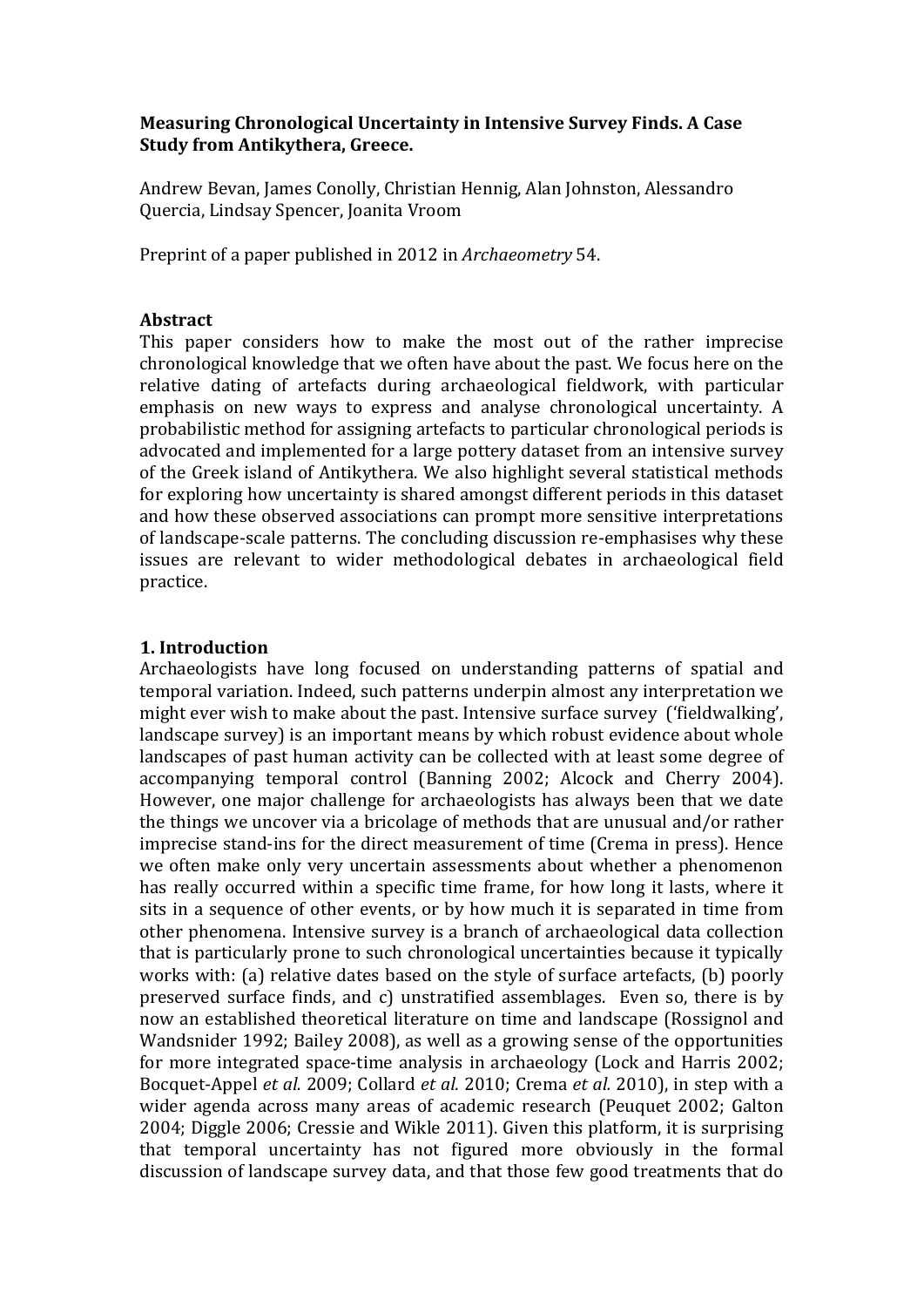exist have been exploratory re-workings of existing datasets (e.g. Fentress *et al.*) 2004; Johnson 2004). This paper seeks to address chronological uncertainty in survey datasets from the outset, by introducing a novel approach to the relative dating of surface finds. It begins by exploring both the strengths and weakness of current approaches to dating survey artefacts, at the same time as introducing a case study of surface pottery recovered by an intensive survey of the Greek island of Antikythera. It then introduces several statistical methods that can be used to understand the ways in which chronological uncertainties associated with different datable periods in a regional sequence are not independent of one another but shared in important ways. The penultimate section (4.3) then suggests ways in which this might be modelled spatially as a guide to further field investigation.

# **2. Problem Definition and Case Study**

A traditional way to store information about the date of archaeological finds is to record, for each archaeological site, feature or artefact, a crisply-defined category in a database, such as "Hellenistic" (if we adopt a Mediterranean periodisation as an example). Sometimes these categories exist within a hierarchy of more and less precise temporal definitions (e.g. Moore 2008) and sometimes they do not. Occasionally, more subtle recording methods might also include categories that express a degree of indecision and or a weight of opinion, such as a potsherd that is "possibly Hellenistic?" or "probably Classical, possibly Hellenistic" or "Hellenistic or Late Roman". Note that in the latter hypothetical case, the two periods involved are not even adjacent in time (i.e. Hellenistic or Late Roman but) not the Early and Middle Roman phases in-between). With abraded sherds from unstratified deposits, the degree of nominal-scale nuancing that might therefore be necessary to convey a full range of specialist knowledge (if we are thinking) positively)'or'uncertainty'(if'we'are'being'pessimistic)'rapidly'leads'to'very'large' sets of different database labels. Ultimately, the visual presentation of such variability becomes tricky, as does any subsequent quantitative treatment.

The alternative is to express archaeological dates in a probabilistic manner. For example, the presentation of absolute radiocarbon dates with standard errors, or better vet, as probability distributions is already common practice (e.g. Buck *et*) al. 1996), and the resulting uncertainty can sometimes then be retained for spatial analysis (Bocquet-Appel *et al.* 2009; Collard *et al.* 2010; Green 2011; Grove 2011). However, the fuzzy expression of dates derived from traditional forms of relative chronology (e.g. via artefact typologies: Lyman and O'Brien 2006) is far less straightforward. One option for existing datasets with relative dates is to chop them up into small time blocks, of say 50-100 years each, and remodel the existing period categories as a set of probabilities that, for example, an artefact or archaeological feature falls into each of the new time-blocks (with probabilities in all time blocks summing to 1, and ignoring for the moment the problem of long-enduring features such as whole archaeological sites). This has sometimes been referred to as 'aoristic' analysis (Ratcliffe 2000; Johnson 2004) and is undeniably a useful way of exploring the different temporal scenarios that uncertain dating leaves open (e.g. Crema *et al.* 2010). However, so far it is only pre-existing archaeological data that has been reworked in such examples, with the obvious drawback that someone has already assigned the feature or artefact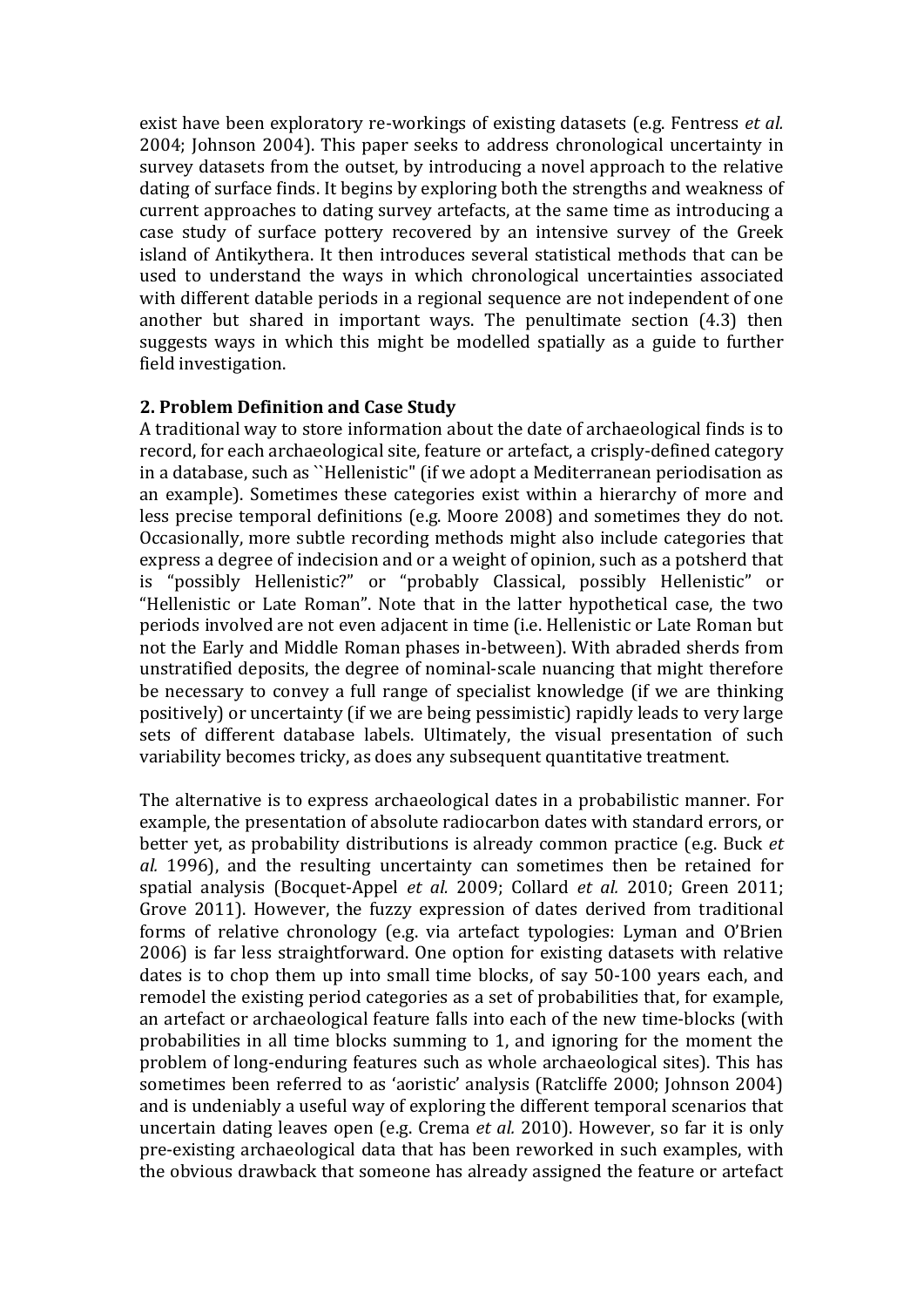in question to a specific categorical phase and with that, some of the fuzziness surrounding their initial decision-making has already been thrown away. For example, Scott Ortman and colleagues (2007) model occupation period probabilities for Pueblo societies in the American Southwest using Bayesian methods, but have to base their approach on ceramic data that has already been assigned to chronological phases without any formal measure of uncertainty.

It is therefore attractive to consider assigning a probabilistic date from the outset (or several contending possibilities by different specialists, see below). In theory, one way this could be done is by suggesting a central date and a confidence interval around it, in close mimicry of the presentational style of absolute dates. However: (a) there is no easy way to construct such an interval, and (b) it implies a symmetrical distribution around the central date which takes no account of situations where one end of the chronological range is far more likely than the other, or where there is effectively a multi-modal distribution of non-successive possibilities (as in the case above of an artefact thought to be "either Hellenistic or Late Roman, but not the Early-Middle Roman phase inbetween"). A second way to handle such uncertainty is to work with fairly small time blocks expressed in absolute date ranges in the manner of aoristic analysis above (e.g. AD 50-100, AD 100-150, etc.). While this has one major advantage in that it can define timespans of equal length (that are hence more easily compared), it ultimately just trades off a well-established, culturally and historically meaningful set of timespans (site phases, regional periodisations) for a new arbitrary one. More importantly perhaps, it constitutes a fairly substantial assault on the way that artefact specialists traditionally operate and mixes in, at a dangerously early stage of the process, a second uncertainty about the exact relationship between relative and absolute dates.

A third option, that we have prioritised in our own work, is to retain those relative dating categories already familiar to specialists on a research project  $f$ e.g. a sequence of well-known regional periods built largely from artefact typologies) and assign a value to each that expresses our confidence that the feature in question belongs to that period. In this manner, we seek to express, retain and exploit patterns of temporal uncertainty from the point at which such artefacts are first encountered in the field, through the process of laboratory study and on to final publication. With this agenda in mind, the Antikythera Survey Project (www.ucl.ac.uk/asp) adopted such an approach to artefact dating since its inception in 2005. Antikythera is a small (20.8 sq.km) Mediterranean island located in the midst of some important shipping lanes, between the Peloponnese and Crete and between the Adriatic and Aegean seas. It has had a history of human exploitation stretching back some 7,000 years and including discrete episodes of extensive settlement punctuated by periods of near or total abandonment. The surface survey of this island proceeded in two stages: in the first stage, the entire island was walked by five-person teams spaced 15m apart and collecting finds every 10m along their line. In the second stage, particularly interesting or unclear parts of the landscape were reinvestigated on a 10x10m grid. In both cases, artefacts were collected permanently and systematically. In this paper, we focus entirely on the pottery finds, and restrict our analysis to the assemblage of some 10,065 'feature' sherds that are fragments of rims, bases,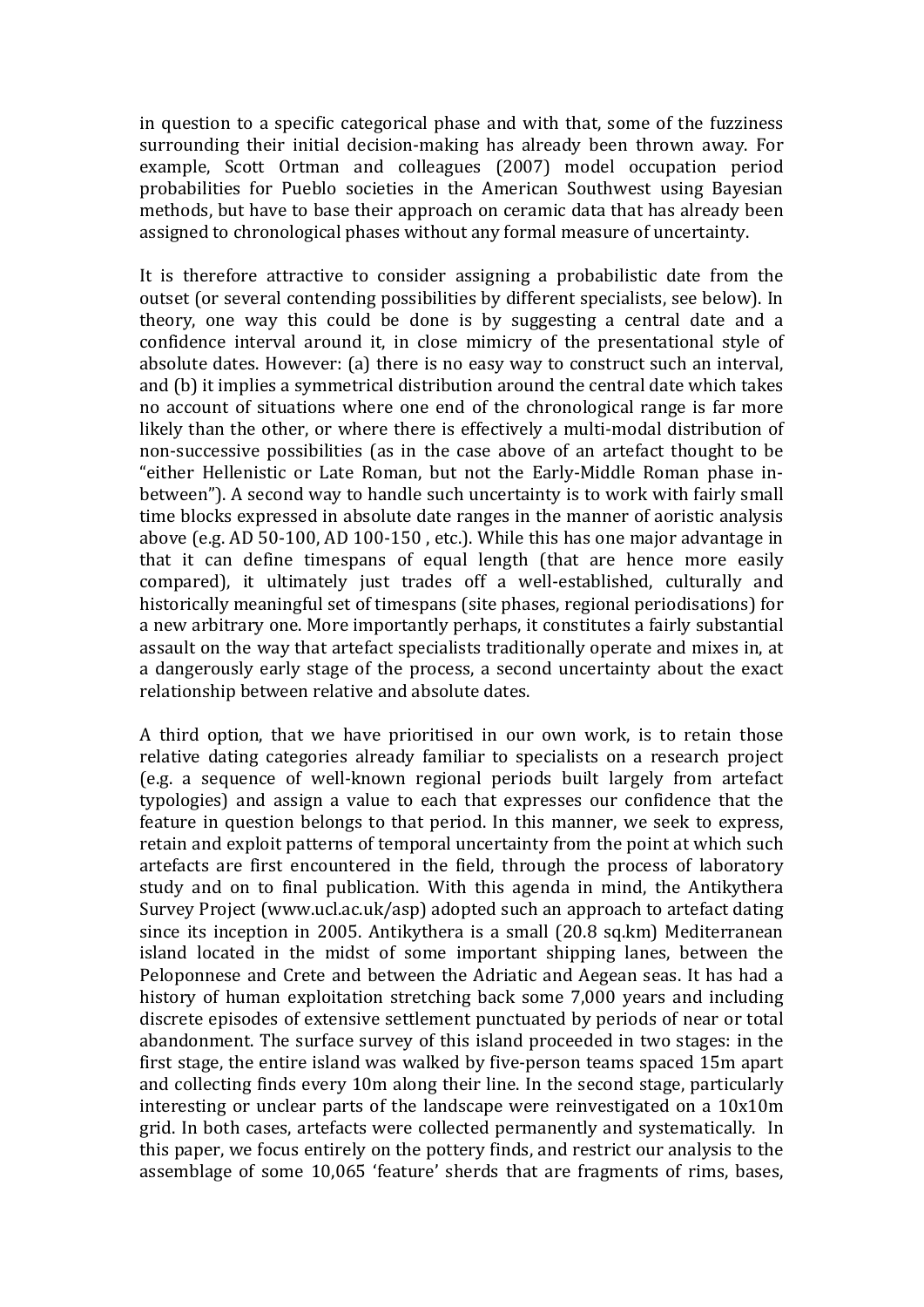handles or those with paint, glaze or other decoration. Taking inspiration from, and seeking to be consistent with, archaeological surveys in other parts of the south-west Aegean (especially on neighbouring Kythera), we adopted the periodisation shown in Table 1 for thinking about episodes of human activity and material culture on Antikythera.

| <b>Chronological Phase</b>                 | <b>Absolute Dates (approx.)</b> |  |  |
|--------------------------------------------|---------------------------------|--|--|
| Middle to Late Neolithic (MN-LN)           | 6000-4500 BC                    |  |  |
| Final Neolithic to Early Bronze 1 (FN-EB1) | 4500-2700 BC                    |  |  |
| Early Bronze 2 (EB2)                       | 2700-2200 BC                    |  |  |
| Late Prepalatial (LPrepal)                 | 2200-1900 BC                    |  |  |
| First Palace (FPal)                        | 1900-1700 BC                    |  |  |
| Second Palace (SPal)                       | 1700-1450 BC                    |  |  |
| Third Palace (TPal)                        | 1450-1200 BC                    |  |  |
| Post-Palatial to Protogeometric (PPalPg)   | 1200-900 BC                     |  |  |
| Geometric (Geo)                            | 900-600 BC                      |  |  |
| Archaic (Arch)                             | 600-500 BC                      |  |  |
| Classical (Class)                          | 500-325 BC                      |  |  |
| Hellenistic (Hell)                         | 325 BC-AD 0                     |  |  |
| Early Roman (ERom)                         | AD 0-200                        |  |  |
| Middle Roman (MRom)                        | AD 200-350                      |  |  |
| Late Roman (LRom)                          | AD 350-650                      |  |  |
| Early Byzantine (EByz)                     | AD 650-900                      |  |  |
| Middle Byzantine (MByz)                    | AD 900-1200                     |  |  |
| Early Venetian (EVen)                      | AD 1200-1400                    |  |  |
| Middle Venetian (MVen)                     | AD 1400-1600                    |  |  |
| Late Venetian (LVen)                       | AD 1600-1800                    |  |  |
| Recent (Recent)                            | AD 1800-present                 |  |  |

Table 1. Chronological periods used for dating purposes by the Antikythera Survey Project.

### **Data\*Treatment\*and\*Initial\*Discussion**

Although finds were often given an initial period date in the field, or later on the same day as they were going through preliminary processing, the hard work of dating them properly was conducted some time later by a set of ceramic specialists, each with their own particular expertise in certain chronological periods' of' Aegean' and' eastern'Mediterranean' archaeology.'More' precisely,' we' first set up a series of chronological periods that were in common use amongst Aegean surveys and excavations. Then each potsherd was recorded individually, and each specialist suggested a probability that the sherd in question might belong to one or more of the periods with which they were most familiar (recording a separate comment in those rare cases where a sherd could be dated more precisely than available period categories). Purely for the comfort of those using this method, we also decided to refer to it as a 'percentage confidence' out of 100, rather than a probability out of 1. In the purely hypothetical case mentioned above, of a potsherd dated awkwardly as "either Hellenistic or Late Roman, but not the Early or Middle Roman phases in-between", the resulting record might conceivably lead to assigned values of 70% Hellenistic, 0% Early Roman, 0% Middle Roman, and 30% Late Roman. We later use the notation  $P_{ij}$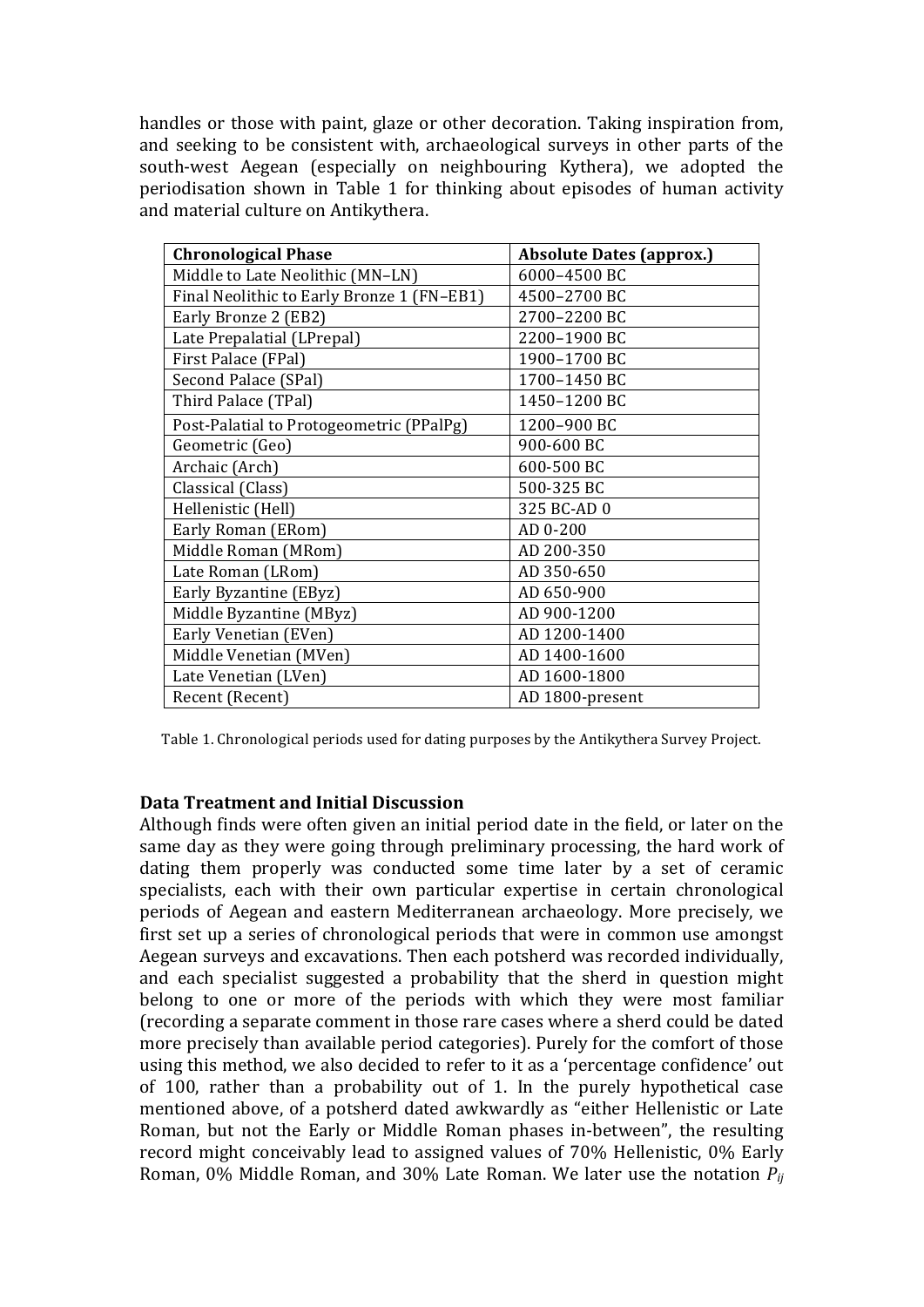for these percentages, where the first index refers to the sherd (*i*) and the second one refers to the period (*j*).

We will come back to the interesting issue of how best to elicit such probabilistic estimates from artefact specialists in the discussion at the end (but for an excellent overview of this issue beyond archaeology, see O'Hagan *et al.* 2006), as there are clearly opportunities to explore how expert judgements might vary in different circumstances, or develop with increasing study. In practice, we adopted the relatively simple approach of letting all artefacts specialists assert proportional ownership of artefacts that they thought might belong to their periods of expertise, in the order in which they came to them in the laboratory. In cases, where there was initial disagreement, a consensus view was eventually reached, and a residual 'Other' category allowed for some proportion of the overall probability to be left unattributed. Hence, the final percentages reflect the view of six pottery specialists each with an overlapping but different period focus, but all of them studying the entire permanent collection. We do not propose to consider here whether these are best thought of as prior probabilities in a Bayesian sense (Buck *et al.* 1996) or would be better framed within some other belief-based scheme (e.g. Shafer 1990), but informally, we found it helpful to conceive of this as a friendly wager among colleagues about the artefact's date.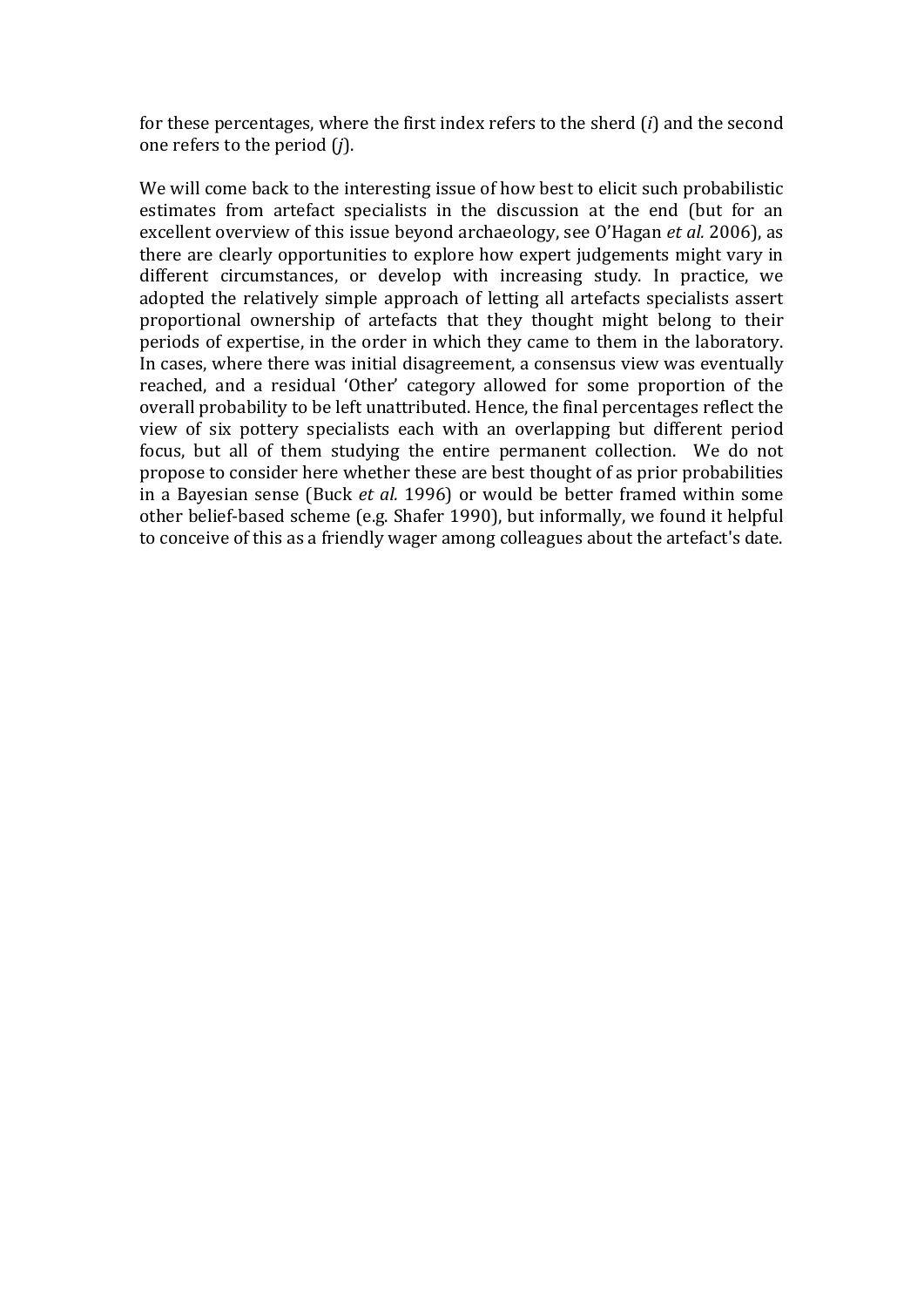

Figure 1. Histograms of the percentage confidences assigned across the whole Antikythera assemblage for six different periods: (a) Second Palace (c.1700-1450 BC), (b) Hellenistic (c.325-100'BC), (c) Early Roman (c.100'BC-100'AD), (d) Middle Roman (c.100-350 AD), (e) Late Roman  $(c.350-650$  AD) and  $(f)$  Middle Byzantine  $(c.1000-1200$  AD). Bin ranges of percentage confidences on the x-axis are all 10% wide and only sherds with at least some suggestion of belonging to a given period are included in each plot (i.e. those with  $>0\%$  for that period).

Once a whole assemblage has been treated in this way, what useful things can be done with the resulting data that could not be so easily done otherwise? A first simple approach is to plot the frequencies of different assigned confidences by period. For example, in all the analyses below, we select a range of interesting periods to consider out of the full set shown in table 1. Figure 1, for example, selects six of these periods, and among these, the Late Roman, is clearly one for which the ceramic evidence is particularly recognisable. For our purposes below, we will refer to this situation as one in which a chronological period exhibits high 'diagnosticity'. In practical terms, the crucial factor here is the production in the Late Roman period of particularly distinctive slipped tablewares and groovedecorated amphorae that inflate the degree to which this phase is visible in the surface archaeological record, relative to other periods (and see also Pettegrew 2007; Quercia *et al.* 2011). The degree of settlement or other human activity on the island in this phase may still have been unusually high (indeed, we suspect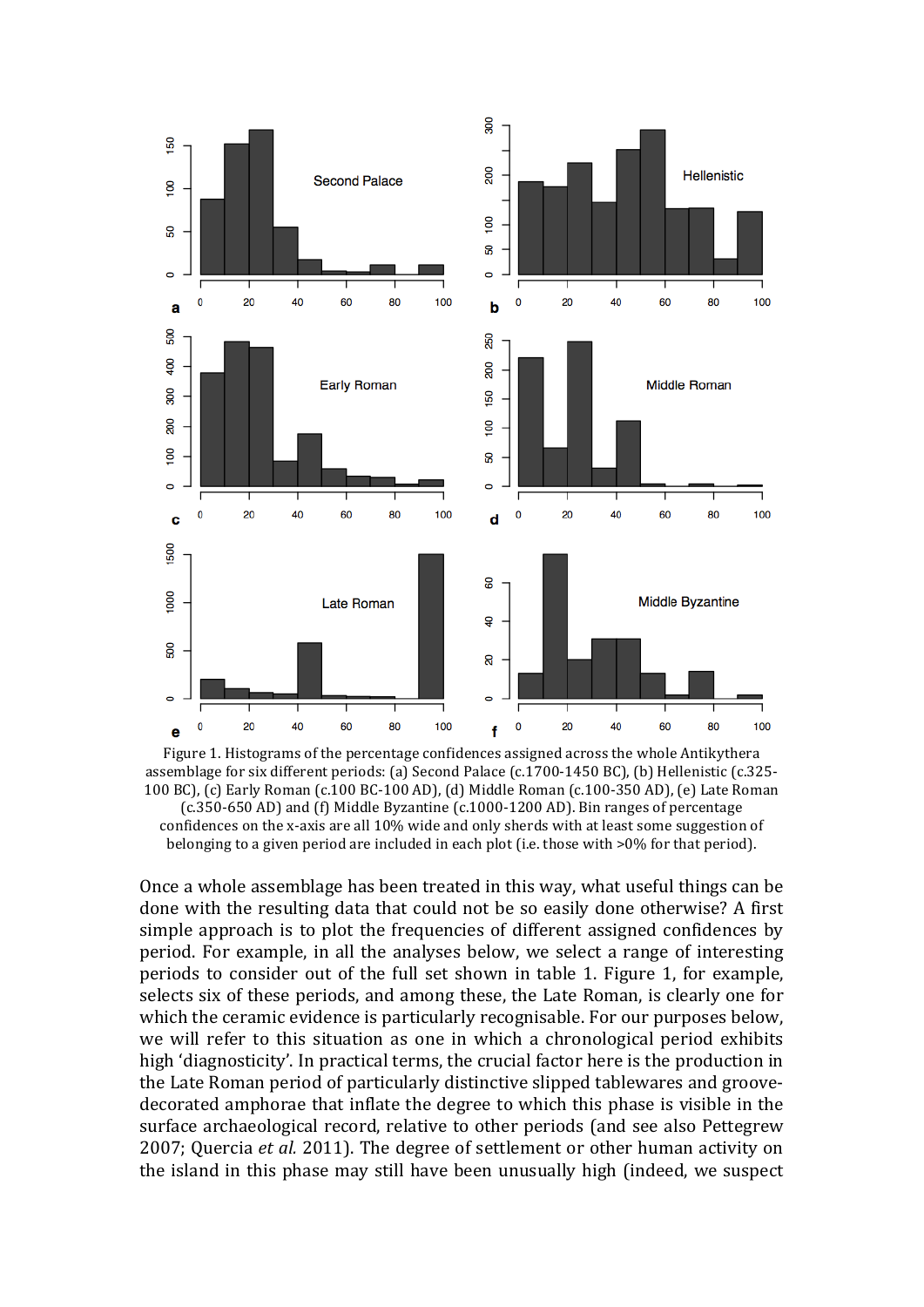that it was), but our attempts to assess whether this is so are confounded by the varying clarity of our evidence.

In contrast to the Late Roman, several other periods suffer from generally low levels of diagnosticity. So, for example, the skew of the Second Palace histogram in figure 1a is very much towards low percentage confidences suggesting that there are only a few potsherds that are ever unequivocally assigned to this date, but quite a few for which there remains a lower level suspicion that they might be from this period. For the Middle Roman (figure 1d), there is also a clear 'sawtooth' pattern to the histogram which suggests only a very limited number of types of ceramics are generating consistent ascribed percentages (e.g. sherds) dated 50% Middle Roman 50% Late Roman, or 30% Early Roman 40% Middle Roman 40% Late Roman). For the Hellenistic instead we have a slightly more uniform distribution suggesting a whole range of different degrees to which this period can be pinned down. In the case of all of these histograms, the raw count (on the y-axis) of sherds for which there is even the slightest suspicion that they might be dated to this period is a useful indicator of the scale of overall evidence.



Figure 2. The spatial impact of temporal uncertainty: distribution maps of all sherds that are (a) ≥70% percentage confidence of being Middle Byzantine (c.1000-1200 AD), (b) ≥20% Middle Byzantine, and  $(c) \ge 70\%$  Middle Byzantine and Early Venetian  $(c.1000-1400$  AD).

Such plots therefore constitute an important first stage by which we can interrogate patterns of chronological uncertainty in the artefact record. While our interest here is in their relevance to intensive survey and landscape archaeology, we see no reason why they should not also be relevant for understanding excavated assemblages. In any case, how best do we visualise such uncertainty on a map? The simplest way is to explore the distribution for a particular period by defining different percentage cut-offs for what constitutes a likely find of that date. Hence, figure 2a-b shows the distribution of Middle Byzantine potsherds where we have respectively taken ≥70% and ≥20% as the arbitrary thresholds. It was already clear from figure 2f that the Middle Byzantine is another period with comparatively low diagnosticity, where certain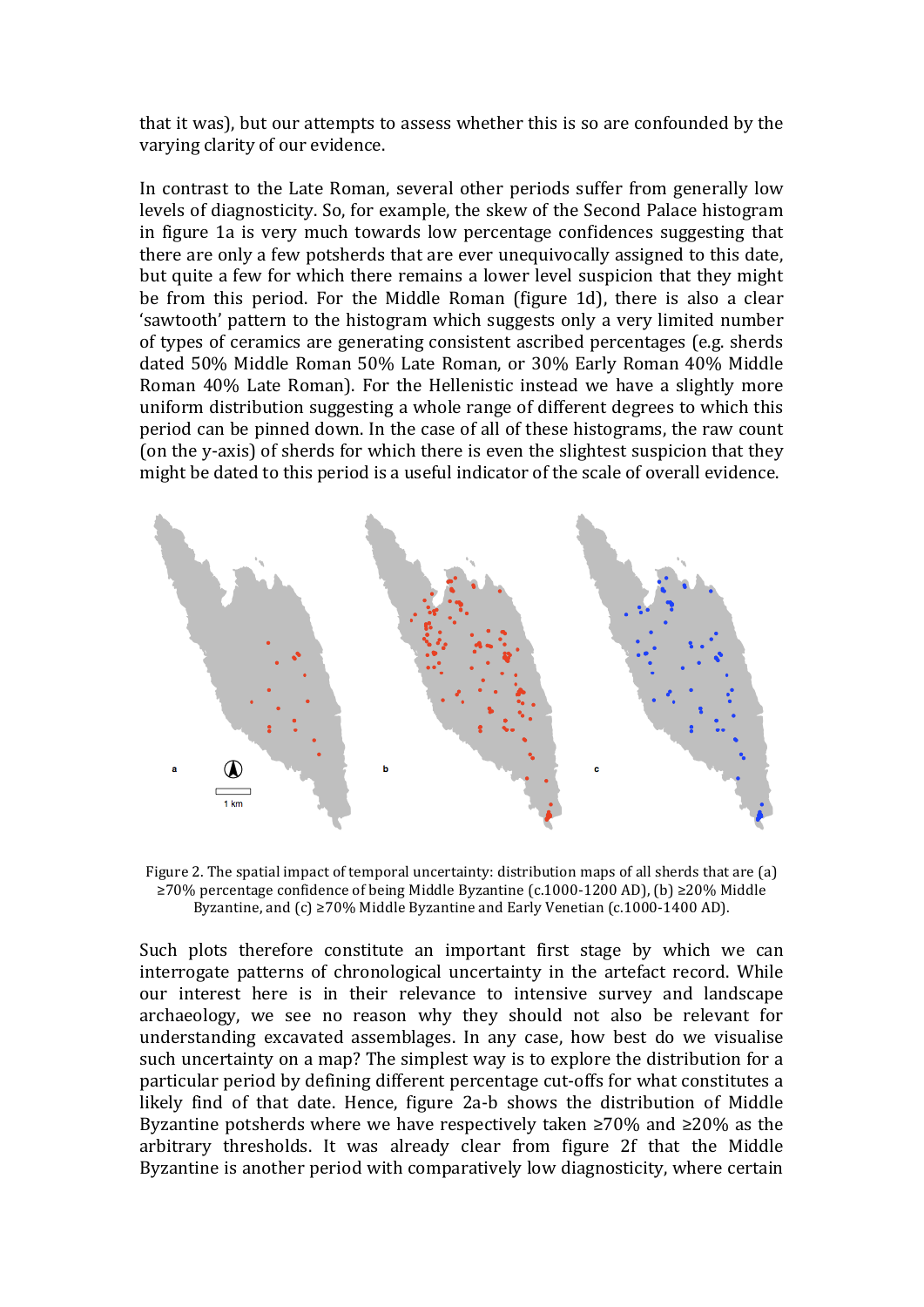glazed finewares are highly recognisable, as are an amphora type or two, but much of the local coarseware assemblage remains harder to define in the present state of our knowledge (see Vroom 2005: 66-105). When we look at the spatial distributions of such finds at these two different thresholds, it becomes clear that our interpretations of likely land use and settlement will differ substantially depending on how much uncertainty we are willing to accept. In the most pessimistic case (figure 2a), we have a distribution of finds that highlights some very specific upland landscapes of hard limestone in the interior of the island. If in contrast, we take a much more optimistic view (figure 2b), then the northern harbour areas, an inlet in the far south of the island and a series of other landscapes become candidates for more substantial activity in this period. Some of this wider activity clearly does date to the Medieval period, rather than just being diagnostic 'noise', because if we consider the summed percentages of two consecutive periods such as Middle Byzantine and Early Venetian (c.1000-1400) AD), the wider pattern persists (figure  $2c$ ).



Figure 3. Visualising diagnostic confidence: (a) all possible candidate sherds for a Middle Roman date (i.e.  $>0\%$  confidence), and (b) close-up of the circled area (diameter 600m) with percentage confidences of Middle Roman date shown as graduated colours overlain on all other sherds (in grey)

One possible way to read this behaviour is that the upland was colonised slightly earlier and that activity then consolidated in other parts of the landscape in the century or two that followed. Even so, what the above analysis should make clear is that, in the presence of substantial uncertainty about dating, there is no single solution – the requisite evidence is simply not there or not yet recognised. By exploring different options all we can do is come up with a plausible set of scenarios that prompt further, more refined investigation. Simulating the sherd distribution many times based on the percentage confidences and considering variation in results is one possible tactic (i.e. a Monte Carlo approach: Crema *et* al. 2010). In this way, a potsherd with a 20% confidence of being Middle Roman will, on average, be included in one of every five simulated distribution maps for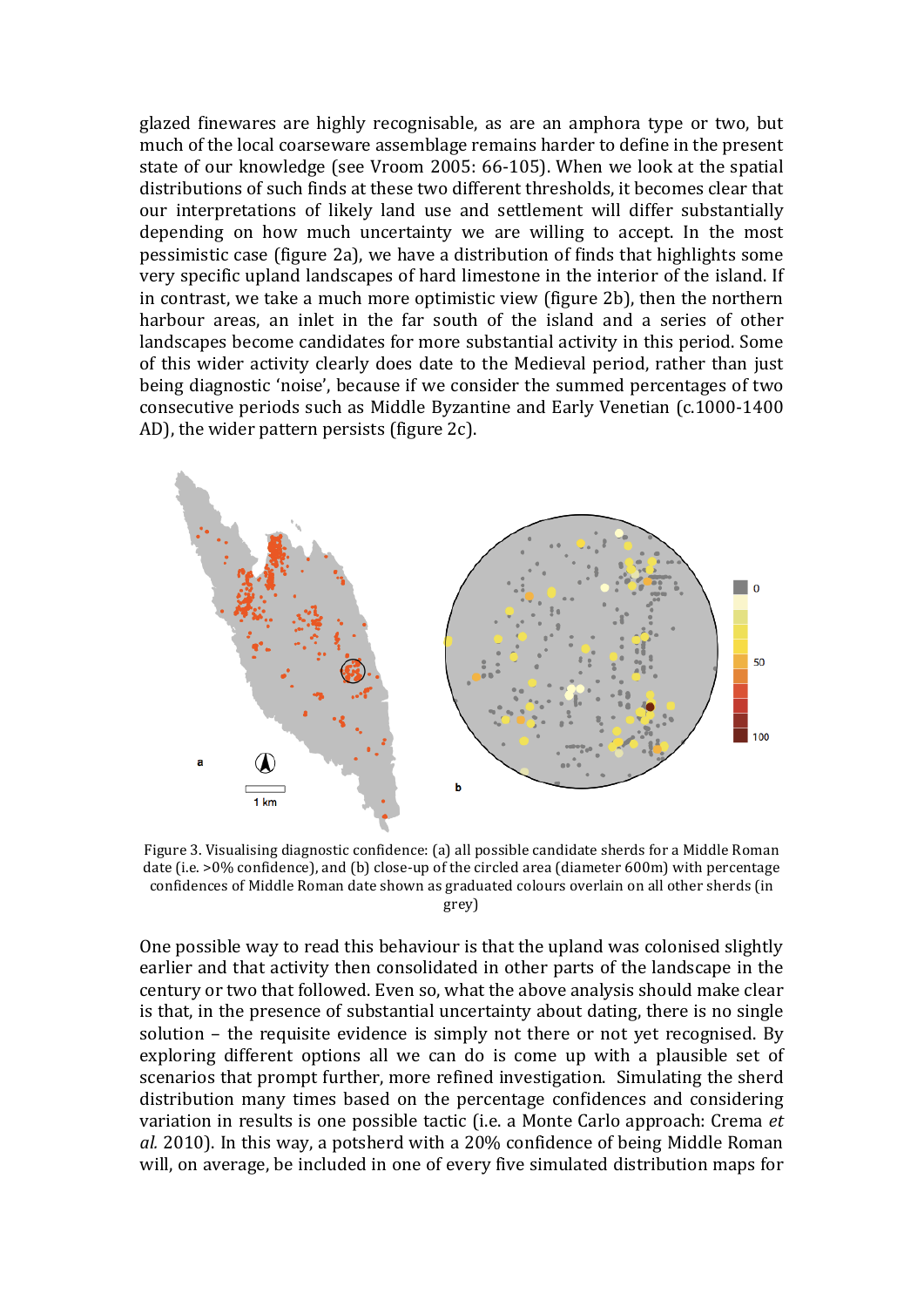this period. Viewing maps of different simulation runs side-by-side thereby communicates both where the patterns are robust and where they are not, whilst any form of spatial analysis can be re-run on each separate simulation to assess the degree to which the results do or do not vary. A further related way to visualise the uncertainty associated with a specific period is, instead of plotting by a particular cut-off confidence or many simulations, to assign graduated colour levels to the percentage confidences (i.e. a colour 'ramp'). Figure 3b does this for a small sub-region of the overall distribution and makes clear that sherds confidently attributed to the Middle Roman period are very rare on Antikythera (as we have already seen in figure  $1d$ ), and that, within this example sub-region at least, there is no obvious sub-patterning to the more confidently dated finds.

# **4. Shared Temporal Uncertainty**

Of the examples so far discussed, the one that considered the combination of Middle Byzantine and Early Venetian periods (figure 2c) implicitly suggested that these two consecutive periods share a degree of chronological uncertainty between them. Put simply, we could anticipate that many sherds with >0 and  $\leq$ 100% chance of being Middle Byzantine would also have a chance of being Early Venetian. This stands to reason, for while the chronological periods with which we choose to work will certainly match some broad cultural trends if we have chosen them wisely, certain artefact styles will undoubtedly extend over a time range that overlaps with two or more of these periods. More generally, this anticipated sharing of uncertainty by adjacent periods fits into a broader theoretical proposition: that things dating close together in time are more likely to be similar (e.g. in style) than those found further apart (a specific instance of a general property known as temporal autocorrelation). However, due to the nature of relative dating methods, which are based on the definition of groups with consistent decorative, morphological and compositional characteristics (i.e. the creation of a typology), it is also quite possible to have non-consecutive periods whose uncertainty is shared: hence in the Bronze Age, coarseware vessels in red micaceous fabrics are a reasonably common import to Antikythera from the neighbouring island of Kythera in both the mid 3rd millennium BC (Early Bronze 2) and the latter half of the 2nd millennium BC (Second to Third Palace periods) without any sign of such a fabric in-between (Pentedeka *et al.*) 2010: fabric class 'MIC').

Such sharing of uncertainty is a major problem, as it means that the presence of material from one period risks suggesting the presence of another period, even if the latter is not really there. One obvious thing to try to do therefore is to measure this shared uncertainty and thereby at least understand the size of the problem in each case. Unfortunately, the most common measures of correlation (e.g. a Pearson's or Spearman's coefficient) are not useful here because they produce misleading results. For example, take two periods, *j* and *k*, whose percentage confidences are typically correlated with one another such that when there is a percentage confidence  $P_{ij}$  of period *j* for one sherd *i*, there is also a percentage confidence  $P_{ik}$  of period  $k$ . In some instances this will be measured as a positive correlation, but as the sum total of the two periods nears 100% a negative correlation will set in because  $P_{ij} \approx 100 \cdot P_{ik}$ . The situation becomes even more awkward when we start dealing with more than two periods. An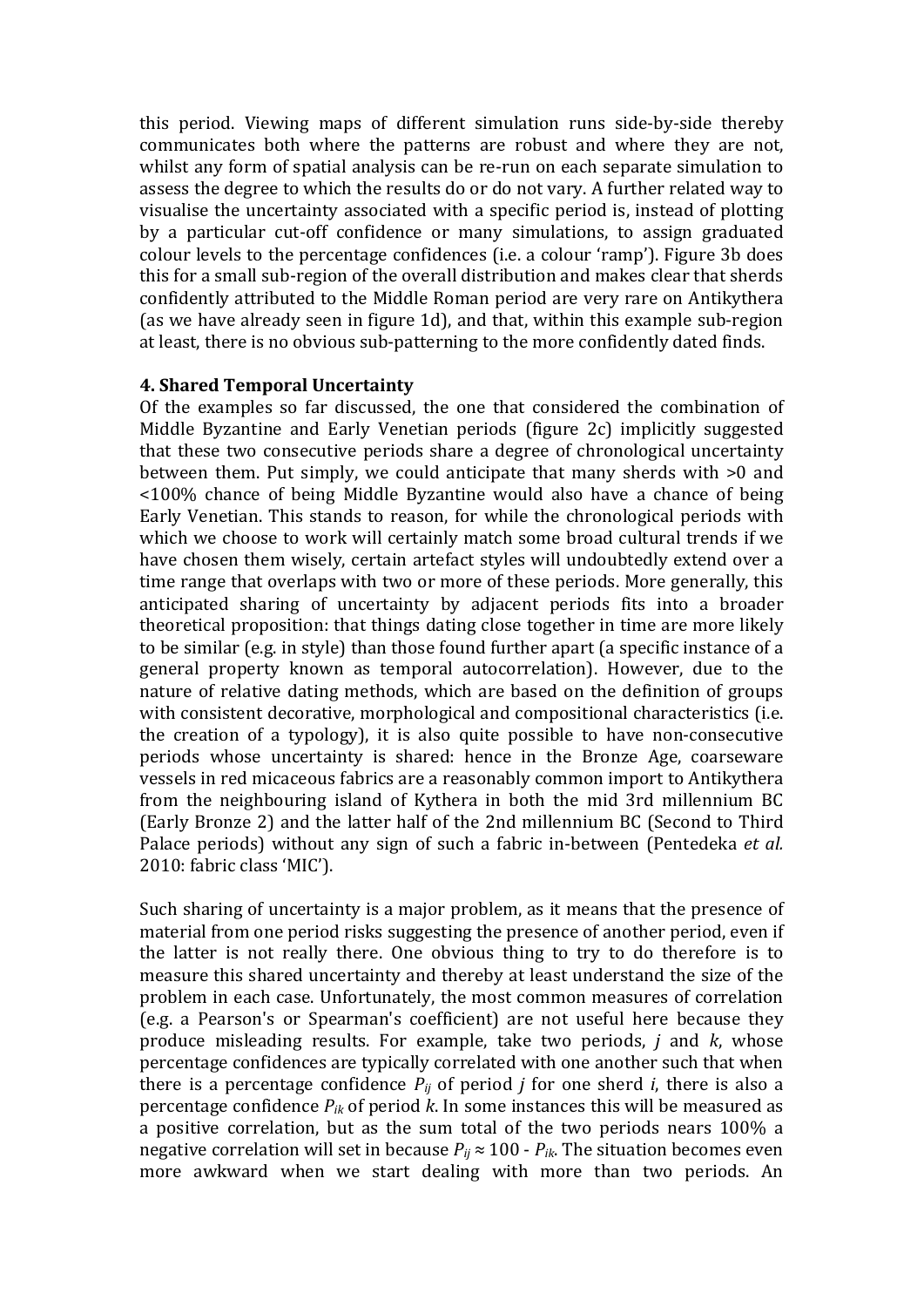alternative which gets around this issue is to use one of the two methods discussed below: a first simply considers the degree to which the assigned probabilities in one period can be explained by any other period, and a second which treats the shared probabilities exhibited by each pair of periods separately.

#### *4.1+Overall+Uncertainty*

To be as clear as possible below, we will make use of the toy dataset shown in table 2, alongside our consideration of the larger and more complex dataset represented by the real survey finds. In this table, five artefacts have been assigned to five different chronological periods with hypothetical percentage confidences  $(P_1 \ldots P_5)$ . These values imply, for example, that artefact 5 is highly diagnostic and can be attributed to a single period  $(P_3)$  with complete confidence, whilst artefact 4 is not very diagnostic and can only be assigned an equal chance of belonging to any of the five periods. The other sherds fall, diagnostically-speaking, somewhere in-between.

| <b>Artefact</b> | $P_1$ | P <sub>2</sub> | $P_3$ | $P_{4}$ | P <sub>5</sub> |
|-----------------|-------|----------------|-------|---------|----------------|
|                 |       | 40             | 50    |         | 10             |
|                 | 80    | 10             | 10    |         |                |
| 3               |       |                |       | 50      | 50             |
|                 | 20    | 20             | 20    | 20      | 20             |
|                 |       |                | 100   |         |                |

Table 2. A hypothetical dataset of five artefacts variously attributed to five different time periods.

The first proposed method is relatively straightforward and calculates the overall proportion of uncertainty in any one period that can be explained by the percentages in *any* other period, as follows:

$$
U_j = \sum_{i=1}^n min(P_{ij}, max_{k \neq j}(P_{ik})) / \sum_{i=1}^n P_{ij}.
$$
 (1)

(from 1 to *n*), take the percentage confidence  $(P_{ij})$  assigned to that artefact for Rephrasing this in plain language, if we wish to calculate the overall uncertainty associated with period *j*( $U_i$ ), we would go through each artefact (*i*) in the sample period *j* and compare it to the maximum percentage confidence associated with any other period for that artefact  $(P_{ik})$ . Then take the minimum of these two values. Do the same for all artefacts in the sample and sum all of these minimum values.  $U_i$  is then this sum divided by the sum of all percentage confidences for period *j*. The resulting index ranges from 0 to 1 and a low value suggests that the period concerned is diagnostically independent, for the most part, from other periods, whilst a high value suggests that the ascribed percentages in that period are strongly associated with one or more other periods. For example in the hypothetical example shown in table 1, the overall uncertainty  $U_i$  for period 2 would be: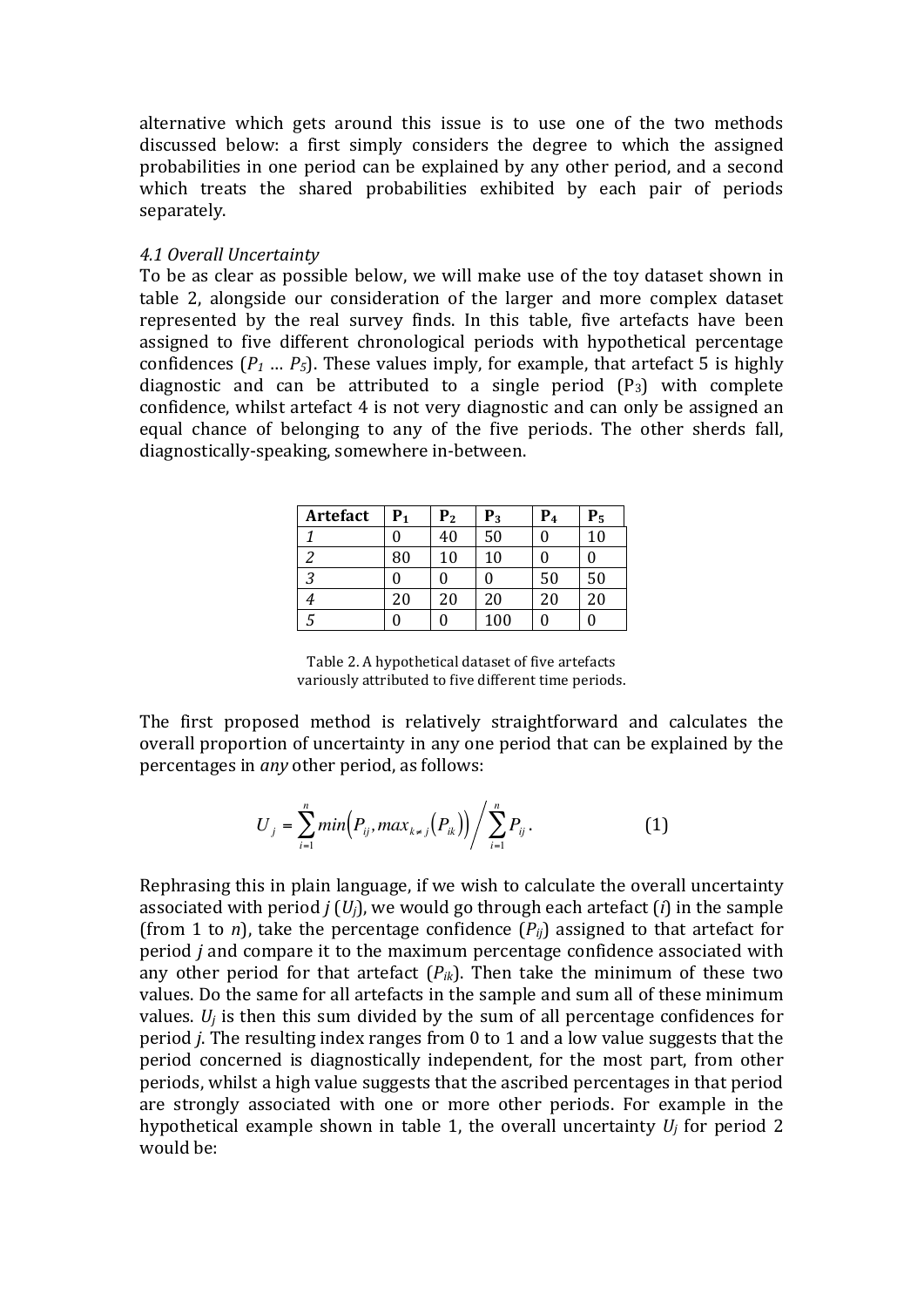$(40+10+0+20+0)/(40+10+0+20+0)=1$ 

and for period 3:

 $(40+10+0+20+0)/(50+10+0+20+100) = 0.389.$ 

It is primarily artefact 5 that leads to these different results in this case. If we apply this method to the real survey dataset of potsherds from Antikythera, we get the summary statistics shown in table 3. What is abundantly clear from this is that certain periods have next to no potsherds whose percentage attribution is not somehow explained by the presence of another more dominant period.

| <b>Period</b>        | $\mathbf{U}_\mathbf{i}$ |  |
|----------------------|-------------------------|--|
| <b>Second Palace</b> | 0.823                   |  |
| Hellenistic          | 0.357                   |  |
| Early Roman          | 0.673                   |  |
| Middle Roman         | 0.961                   |  |
| Late Roman           | 0.091                   |  |
| Middle Byzantine     | 0.753                   |  |

Table 3. Overall uncertainty values for six periods from the Antikythera survey dataset.

### *4.2+Pairwise+Uncertainty*

The second method is a bivariate technique. It is possible to express the temporal uncertainty shared by two distinct chronological periods or timespans, *j* and *k*, over *n* artefacts in a dataset, via the following ratio:

$$
U_{jk} = \sum_{i=1}^{n} \min\Bigl(P_{ij}, P_{ik}\Bigr) \times 2 / \Bigl(P_{ij} + P_{ik}\Bigr). \tag{2}
$$

friently containt the maximum possible overlap (which is the average of the two percentages). For any two periods, this calculates the overlap in the two attributed percentages for each artefact, sums these overlaps, and then divides by the sum The result is a matrix that describes the average shared temporal uncertainty between each pair of periods, as a number between 0 (no shared percentages) and 1 (the period percentages are in all cases identical). If we again consider the hypothetical artefacts shown in table 2, and focus on only the first artefact for a moment, then the shared percentage is 40 between  $P_2$  and  $P_3$ , 10 between  $P_5$  and both  $P_2$  and  $P_3$ , and 0 for all other pairs of periods. If we now consider the pairwise shared uncertainty of periods 2 and 3 across all five artefacts we would get the following value for  $U_{ik}$  using equation 2:

$$
(40+10+0+20+0)*2/(90+20+0+40+100) = 140/250 = 0.56.
$$

The full matrix of pairwise measures of shared temporal uncertainty would then look like those in table 4. Adopting this approach allows us to explore the global relationships between pairs of periods in useful ways. For example, figure 4 plots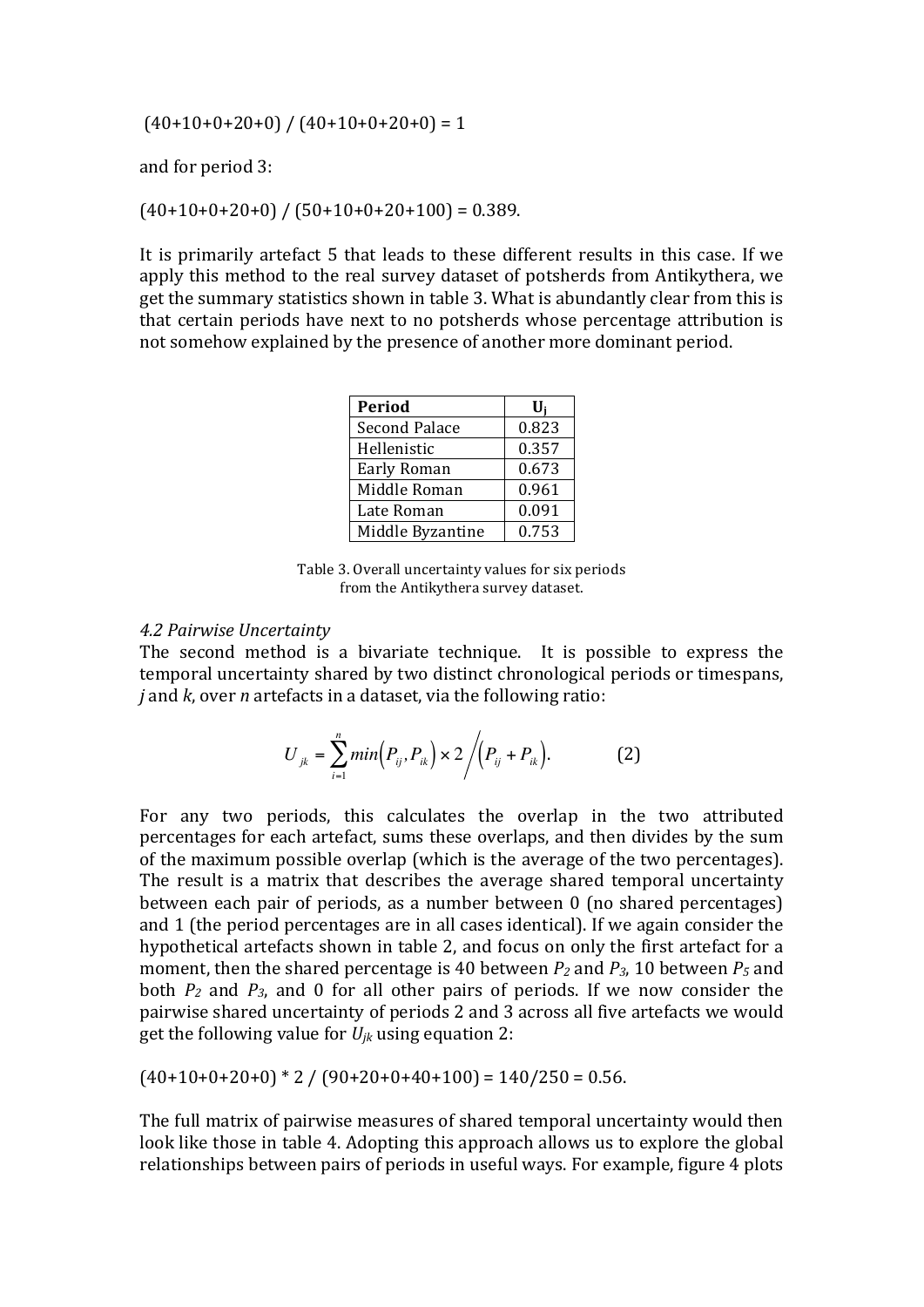the pairwise values for six actual periods used on Antikythera that were first considered in figure 1.

|                | P <sub>1</sub> | P <sub>2</sub>                | $P_3$ | P <sub>4</sub> | P <sub>5</sub> |
|----------------|----------------|-------------------------------|-------|----------------|----------------|
| $P_1$          |                |                               |       |                |                |
| P <sub>2</sub> | 0.353          |                               |       |                |                |
| P <sub>3</sub> | 0.214          | 0.560                         |       |                |                |
| P <sub>4</sub> |                | $0.235 \mid 0.286 \mid 0.160$ |       |                |                |
| P <sub>5</sub> | 0.222          | $0.400$ 0.231                 |       | 0.933          |                |

Table 4. Pairwise uncertainty values for the hypothetical dataset shown in table 2.



Figure 4. Comparison of the pairwise shared temporal uncertainty for six different periods: (a) Second Palace (c.1700-1450 BC), (b) Hellenistic (c.325-100 BC), (c) Early Roman (c.100BC-100AD), (d) Middle Roman (c.100-350 AD), (e) Late Roman (c.350-650 AD) and (f) Middle Byzantine (c.1000-1200 AD).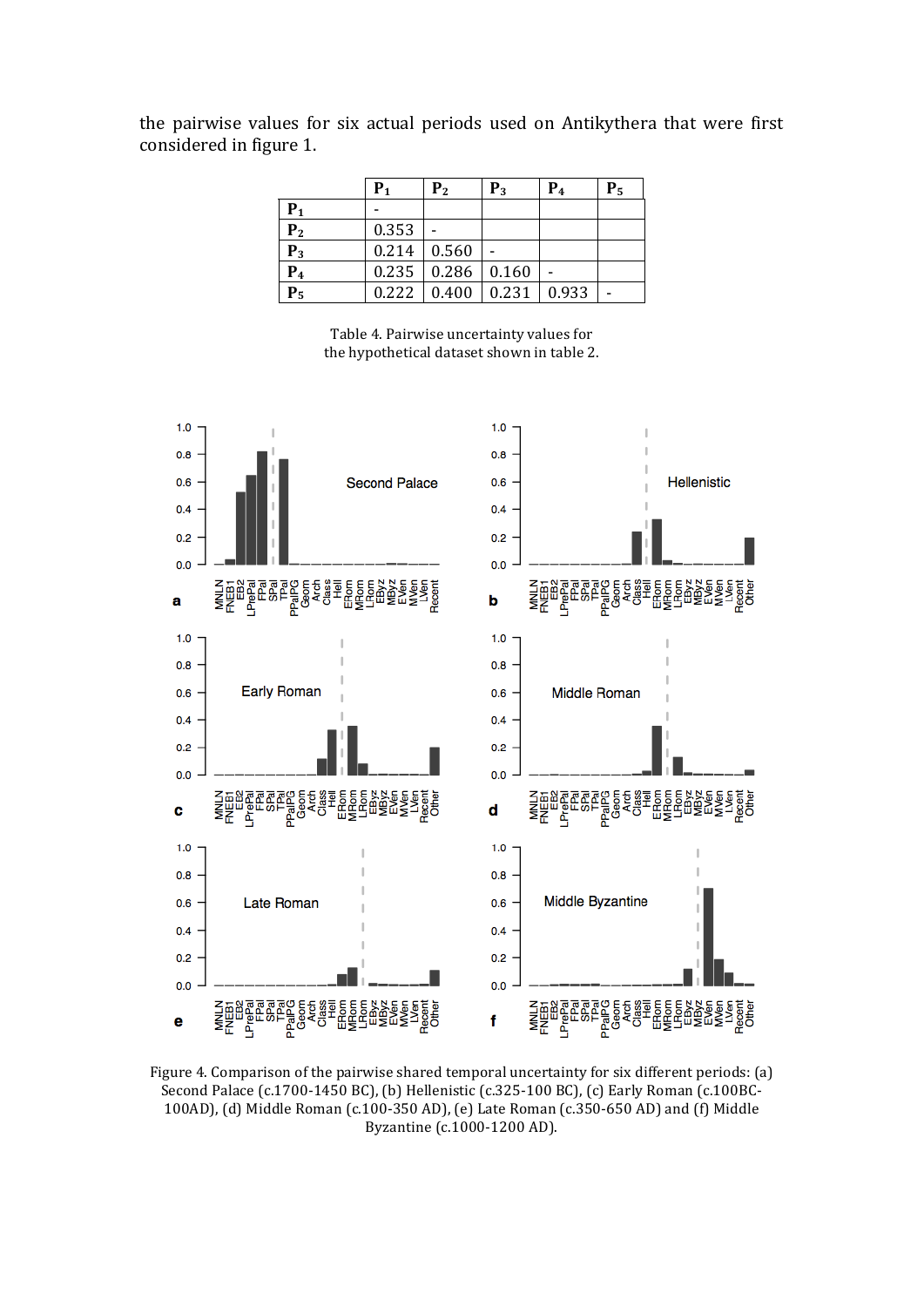As we anticipated above, the temporal uncertainty for any one period is most strongly associated with those immediately before or after it in time, but the degree to which this is so, the number of adjacent periods involved, and the degree to which the pattern is symmetrical varies. Hence, the uncertainty with which Second Palace period finds are identified is strongly associated with uncertainties in the dating of just one subsequent period (TPal or Third Palace) and several preceding periods (figure 2a). In contrast the uncertainty associated with the Middle Roman involves preceding and succeeding periods to similar degrees (figure 2d). We can also see limited ways in which the uncertainty of the Middle Byzantine is slightly associated with later prehistoric periods (figure 2f; EB2, LPrePal, FPal, SPal and TPal) in which there existed some coarsewares that are similar to Medieval ones and hence certain poorly preserved examples might be attributed to both. The overall size of the pairwise uncertainty statistic is also relevant: as a working rule of thumb, we suspect that  $U_{ik}$  values of >0.5 are often an indication that, at least for certain analyses, it would be more sensible to lump the two periods rather than attempt to infer anything about them individually.

### *4.3+Local+Uncertainty*

The above pairwise method highlights the fact that there are very specific linkages between the chronological uncertainty present in one period and that in another. However, the exact relationship between any two periods will exhibit both a global trend that might for example be summarised by a single summary statistic as above, and a locally varying pattern. The latter localised patterning is also of great interest because it might be mapped to suggest sub-regions of Antikythera where the standard uncertainties between periods break down and where other interesting local patterns may be occurring, such as sites for periods that would otherwise be difficult to identify. We can for example compute the density (or more accurately for our purposes here, the 'intensity') of finds of one period across the island. So for example, first, taking all sherds with >0% chance' of being Middle Roman, this would produce an intensity of 33.2 observed sherds per sq.km. Second and more subtly, we could do the same thing again, but this time weight each point according to its percentage confidence of belonging to this period (i.e. a sherd attributed with 100% confidence is worth five times that with 20%). Third and finally, we can express differences in overall intensity among periods by calculating the ratio of one period's intensity divided by that from one or more others. This ratio is a useful global summary of the relative chances of finding sherds of one date versus of those of others. If, for example, we consider the ratio of Middle Roman to Late Roman, we get a value of 0.09 indicating that Middle Roman sherds are far less common than Late Roman ones (or at least less commonly identified).

The advantage of this approach is that a very similar ratio (of the percentageweighted intensity of one period versus that of one or more others) can also be calculated for each of a series of local neighbourhoods across the island (more precisely for Gaussian kernels bandwidths of  $\sigma = 50$ m, the latter being a good compromise between the precision of artefact positioning and the size of many typical sherd scatters). This approach fits well within an emerging geographical consensus' about' the' need' to' move' backwards' and' forwards' between' general' characterisations of a spatial pattern and closer inspection of where there might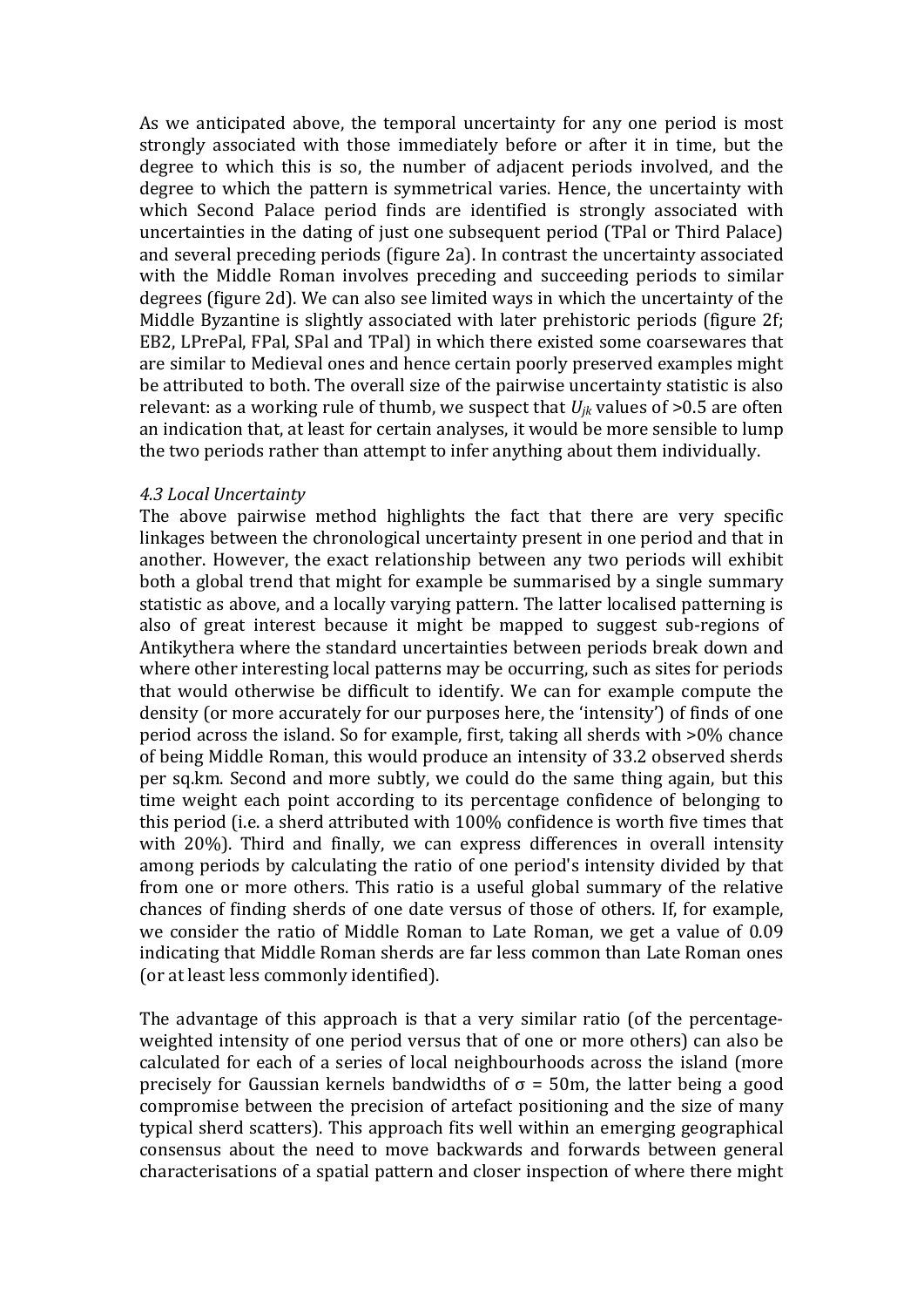be heterogeneous local variations (e.g. Lloyd 2007; Bevan and Conolly 2009). It is also similar to the kinds of 'relative risk' surface increasingly common in other disciplines such as epidemiology where there is an interest in localised comparisons between the observed cases of something (e.g. of flu virus) and a changing control population (e.g. those observed medically at a certain hospital, which is not the same as those at risk of flu), except that in this case it is summed percentage confidences rather than pure presence/absence values that are being assessed (see Kelsall and Diggle 1995; Hazelton and Davies 2009, and for an archaeological application: Bevan in press).



Figure 5. The relative chance of Middle Roman dates compared to Early and Late Roman ones. The colour ramp expresses standard deviations away from the mean, global odds of finding pottery with percentages ascribed to Middle Roman. Hence red colours suggest areas with a higher than average association with Middle Roman. The kernel used here is a 2D Gaussian function with  $\sigma$  = 50m.

Figure 5 results from applying the technique suggested above to compare the ratio of Middle Roman weighted intensities to the two periods on either side of it (Early Roman and Late Roman, these latter two being the periods that are shown' in figure 2d to be the dominant sources of shared uncertainty with Middle Roman) across a series of local kernels. It expresses these local variations in the form of standard deviations away from the global (mean) ratio and the surface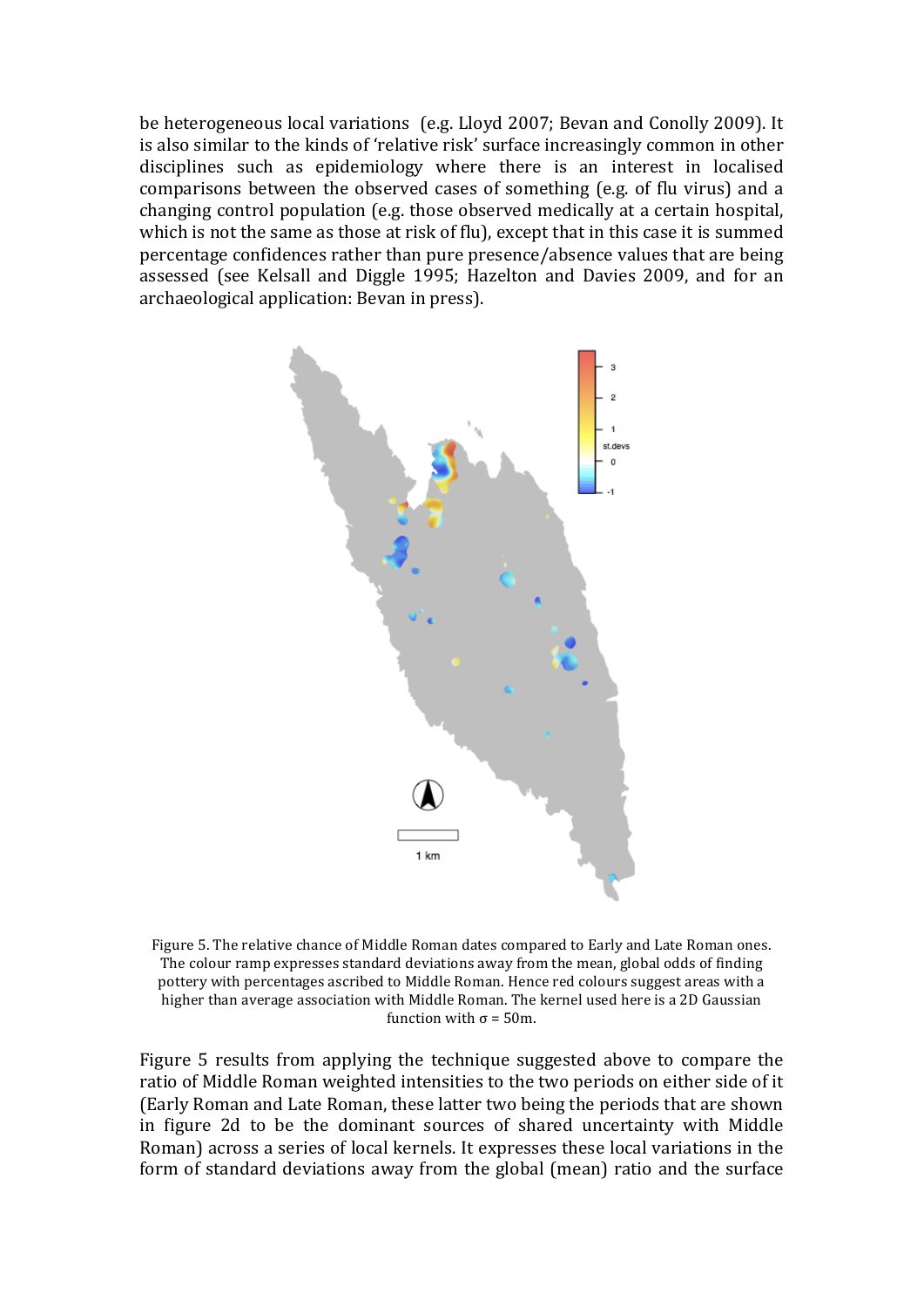has also been truncated so that only areas with above a certain number of candidate Middle Roman sherds are shown. The resulting map suggests that only a fairly limited number of sub-regions of the island exhibit denser patterns of Middle Roman percentages than we might expect on average (given the number' of surrounding Early and Late Roman percentages). Most of these denser patterns are around the northern harbours, around the fringes of the Hellenistic, Early Roman and Late Roman settlements but not on them. This dovetails well with our more informal impression that the island saw comparatively little permanent settlement in the Middle Roman, but was nonetheless a fairly regular stopping place at this time for passing ships and seasonal visitors who used the northern harbour zone by preference. We would stress, however, that this surface should not be seen as a straightforward map of Middle Roman activity, but rather as a guide to where further field investigation might focus.

# **5.\*Discussion**

This paper has sought to place the relative dating of archaeological artefacts on a firmer footing, by developing methods that quantify the uncertainty with which artefact specialists assign their material to particular chronological periods. We think that these methods offer great potential for exploring long-established practices' of'artefact' categorisation,'indicating'areas'where' the'existing' state' of' our knowledge is sufficient to address the questions in which we are interested, and other areas where further work is necessary. Ultimately however, it is worth reiterating that no amount of statistical manipulation can wholly make up for major gaps in our chronological knowledge, With this in mind, we would like to conclude by raising three topics where we think there are continuing research opportunities in this regard: (a) observer variability and the role of permanent artefact collections in fieldwork,  $(b)$  physical reinvestigation strategies, and  $(c)$ the importance of regional profiling.

### *5.1+Observer+Variability*

We can start considering the first of these topics by asking how variable the chronological' judgements' of' ceramic' specialists' are' when' either' conducted' several times (intra-observer error) or when several specialists in the same period are involved (inter-observer error)? One way to exploit further some of the advantages of a probabilistic approach to dating artefacts is to encourage multiple, blind (and therefore potentially conflicting) dates of each artefact, by different specialists, such that areas of agreement and disagreement can be highlighted. It is clear for example that when a specialist assigns a sherd to a particular period with a 70% confidence that this is an over-precise estimate and, the next time they might suggest 60% or 80% (for the Antikythera' assemblage' considered' above,' most' specialists' preferred' rounding' off' their' estimates to multiples of  $5$  or  $10\%$ ). While the process would no doubt be a personally traumatic one in some cases, we suspect that multiple, blind dating of the same finds by the same specialist would allow a more concrete assessment of this variability. Furthermore, although we emphasised consensus via discussion as a way of resolving conflicts in dating among specialists who studied the Antikythera material (and also allowed a limited number of artefacts to remain in an 'Other' category' if they were not picked up by anyone), multiple blind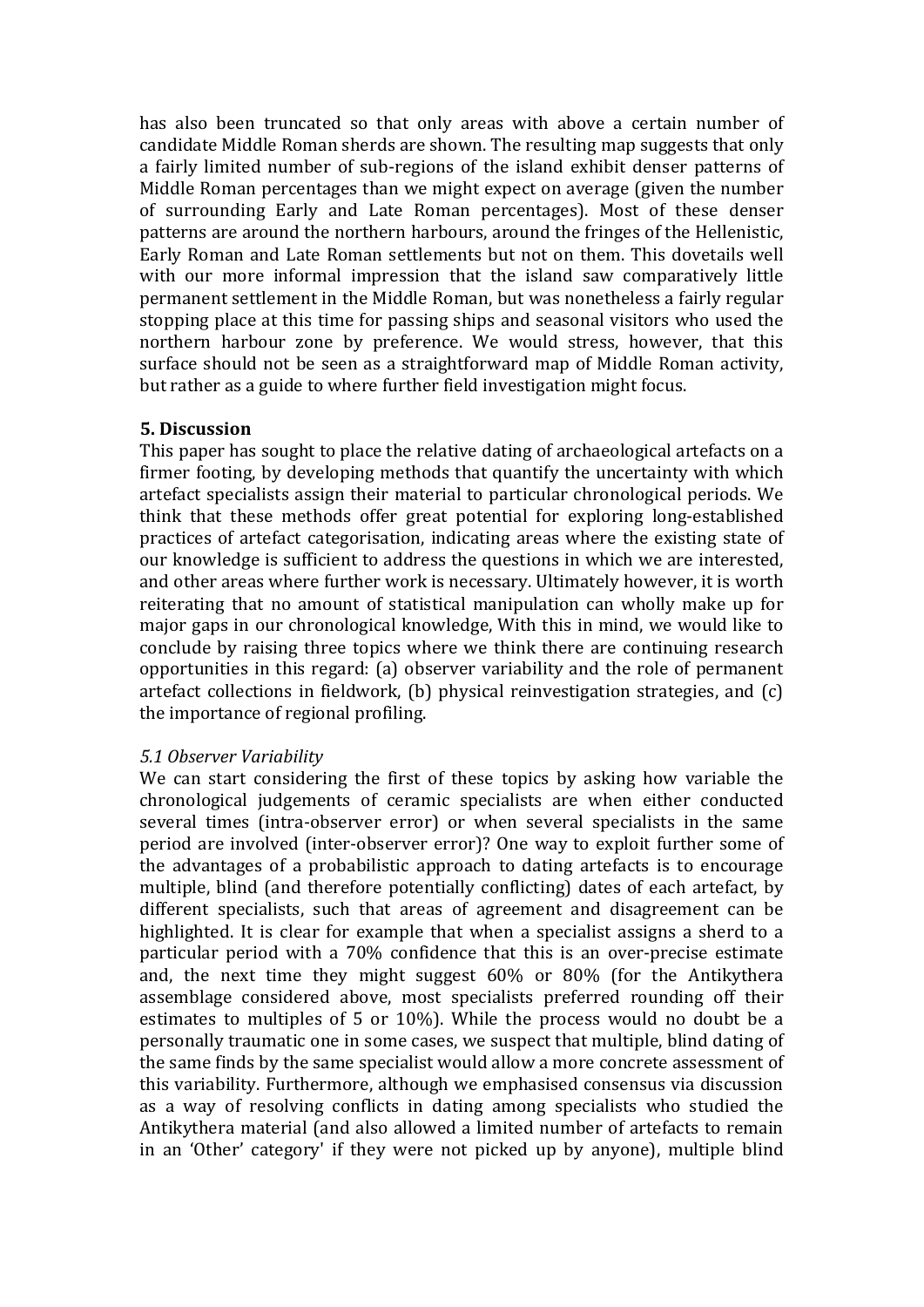comparisons between two specialists in the same period would be a very useful way in future to highlight problem areas.

More importantly, this kind of statistical introspection is not simply methodological tinkering, but is directly relevant to wider debates associated with the collection and storage, or not, of permanent artefact collections from excavation and survey. For example, our own position is that permanent, systematic collection during intensive surveys is crucial as it makes an analysis scientifically repeatable and anticipates the gradual accumulation of extra chronological clarity as laboratory study progresses (or upon much later restudy). This contrast with a growing assertion, in Mediterranean archaeology at least (e.g. Gregory 2004; Tartaron *et al.* 2006), that the most effective trade-off of time, effort and storage capacity is to encourage surveys to make only very minimal collections and/or perform their entire dating of artefacts in the field. Our own view is that the latter approach may occasionally be acceptable if there are no other options (e.g. if imposed by operating permits), but should in no way be considered ideal. However, given that dating in the field is an action that cannot be easily revisited, the burden of proof shifts to researchers with permanent' collections' to' demonstrate' that' these' do' indeed' offer' substantial' added value. Using a probabilistic method of dating finds, over the course of multiple artefact study seasons, would in theory make it possible to quantify any incremental diagnostic gains.

# *5.2+Physical+Reinvestigation*

The second area where we feel further work is necessary involves the strategies for restudy, resurvey or further excavation that we might adopt to improve existing levels of diagnostic certainty about an assemblage. For some, the answer' to what we should prioritise is simple: new excavations and/or close re-study of well-excavated deposits are information-rich and likely to offer stratified relationships' (in formal terms a set of physical 'topologies' that can be used as a chronological'proxy)'that'will'resolve'many'kinds'of'chronological'debate.'While' largely in agreement with this common sense approach we would also argue that it may be insufficient if those contexts are simply treated in a traditional way: what is often necessary is closer attention to seemingly less interesting parts of the assemblage (e.g. the coarsewares, the undecorated pieces etc.) with greater petrographic attention to small variations in fabric for example, as these are often the most useful indicators in less advantageous contexts. Furthermore, in the absence of any opportunity for opening up or restudying a stratified sample. how should we approach the physical reinvestigation of surface material on a site (e.g. as part of a multi-stage survey)? At present, we suspect that the close reinvestigation of all isolated scatters with definite diagnostics from a problem period is a useful approach, even if the surrounding material is very sparse, as this at least raises the possibility of finding an area that is not a temporal palimpsest and can be considered in its entirety as a meaningful contemporary assemblage. Increasingly, we might also consider opportunities for the direct absolute dating of artefacts even if these methods are still very much experimental (e.g. for one promising approach, see Wilson *et al.* 2009). However, there is also need for further method-building here, and any interpretative decisions about the character of poorly understood timespans must always take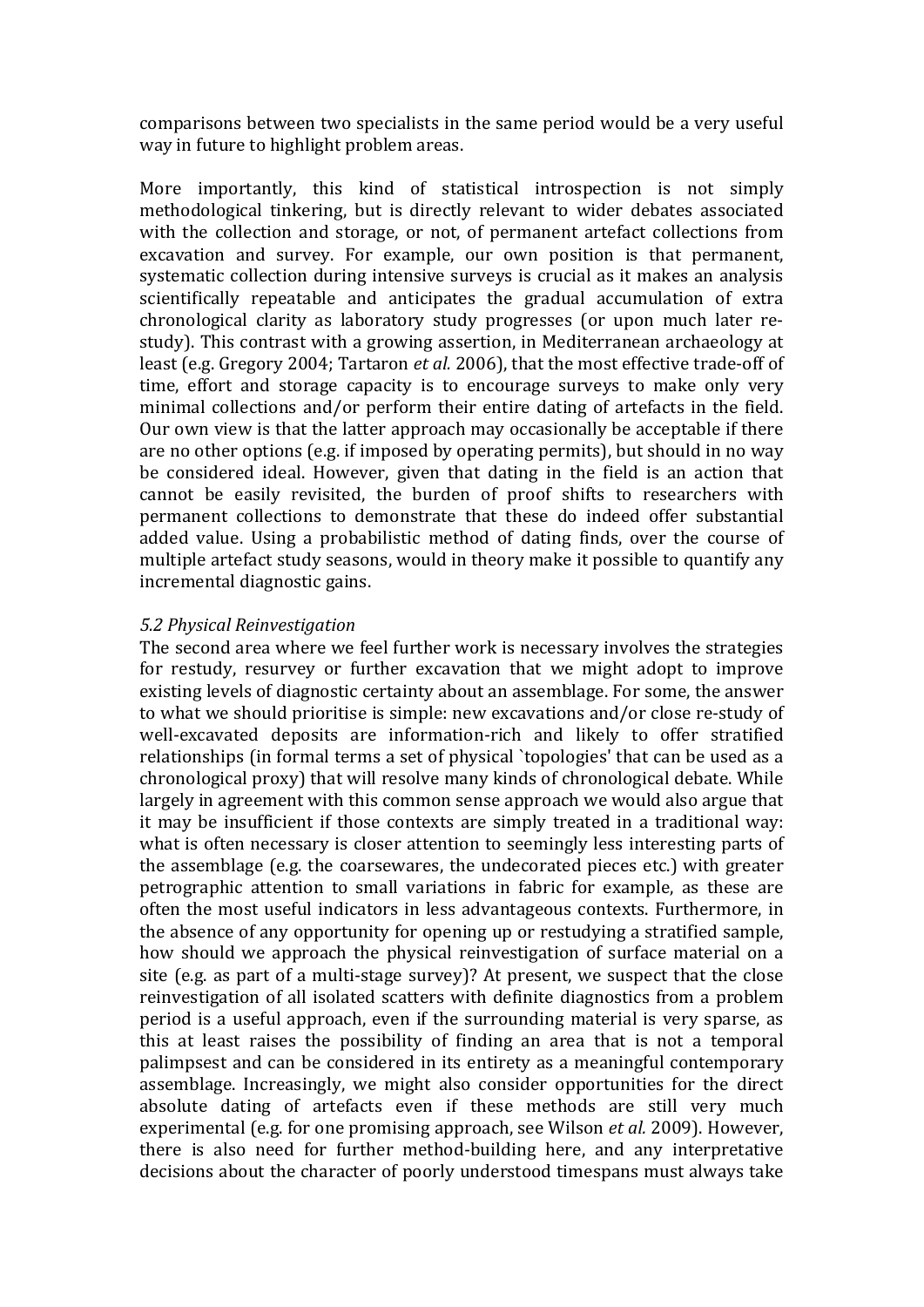into account a much wider variety of soft information about the locale in question including the negative evidence offered by the *absence* of classes of artefact we might otherwise expect to find. However, the approach outlined above, does force us to think explicitly about the diagnostic profile of particular periods, the ways in which individual pairs of periods might share a pattern of temporal uncertainty and the means by which we might isolate local areas of the landscape that deserve further attention in any given period as more likely than average to have seen period specific activity.

### *5.3 Regional+Profiling*

The third and final area in which we feel there is plenty of scope for further work is larger scale regional profiling. While we have argued that probabilistic methods, such as the ones outlined above, work in useful ways within single research projects, a further strength is the fact that they enable comparison across projects in a useful way (even in the presence of inter- and intra-observer error). For example, if a much higher shared temporal uncertainty is observed between two periods by a single excavation or survey than can be demonstrated in other projects in the same geographic area, then this may well constitute a good argument for the real local absence of one of the periods. In other words, ideally what we would like is a parent population of uncertainties for the wider regional ceramic sequence (e.g. across the whole south-west Aegean or in some) cases the Mediterranean) that would then allow us to compare what we might expect in terms of finds with what we actually have. It is this measure of regional expectation that is at present very difficult to quantify, and indeed rarely even considered qualitatively (but see Fentress *et al.* 2004).

In any event, the above three topics open out a whole range of interesting questions that cannot be treated in proper detail here, but which are all given added traction by adopting this kind of probabilistic, belief-based approach and by considering the degree to which the uncertainty associated with one period is linked to the uncertainty associated with another.

### **Acknowledgements**

The Antikythera Survey Project has been a formal collaboration between the Hellenic Ministry of Culture and the Canadian Institute in Greece. It was implemented by the authors (Bevan and Conolly) in cooperation with Aris Tsaravopoulos (Greek Archaeological Service, 26th EPKA), and we would like to thank Aris in particular for his encouragement and assistance at many stages. In addition we are grateful to the Greek Ministry of Culture and to the Canadian Institute in Greece under whose aegis this work was conducted. Our principle external funding agencies over the duration of the project have been the Social Science and Humanities Research Council of Canada, the UK Arts and Humanities Research Council and the Institute for Aegean Prehistory. Several of us have also been involved in survey work on the neighbouring island of Kythera, with the Kythera Island Project (www.ucl.ac.uk/kip), and we are grateful to Cyprian Broodbank and Evangelia Kiriatzi (KIP co-directors) for advice and support, including much useful discussion on the topics addressed here. Thanks also to Enrico Crema who offered useful comments on optimisation of the program code used in the above analysis and on a draft version of this paper. The comments of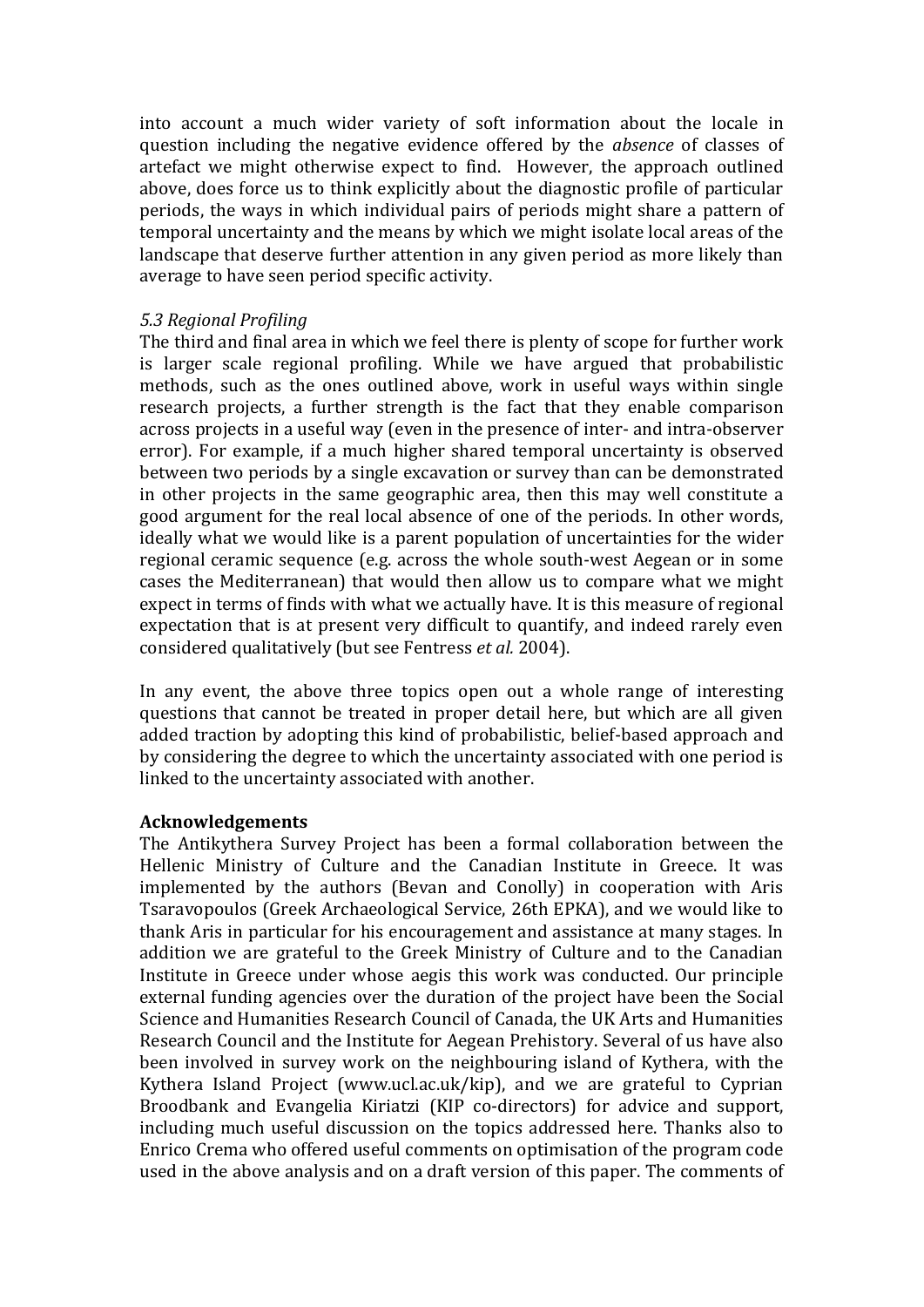the anonymous reviewers were also extremely useful. ASP databases and photographs' can' be' downloaded' at' www.ucl.ac.uk/asp' and/or' www.tuarc.trentu.ca/asp, are archived with the UK Archaeology Data Service (http://dx.doi.org/10.5284/1012484) and can also be obtained from Bevan or Conolly on request.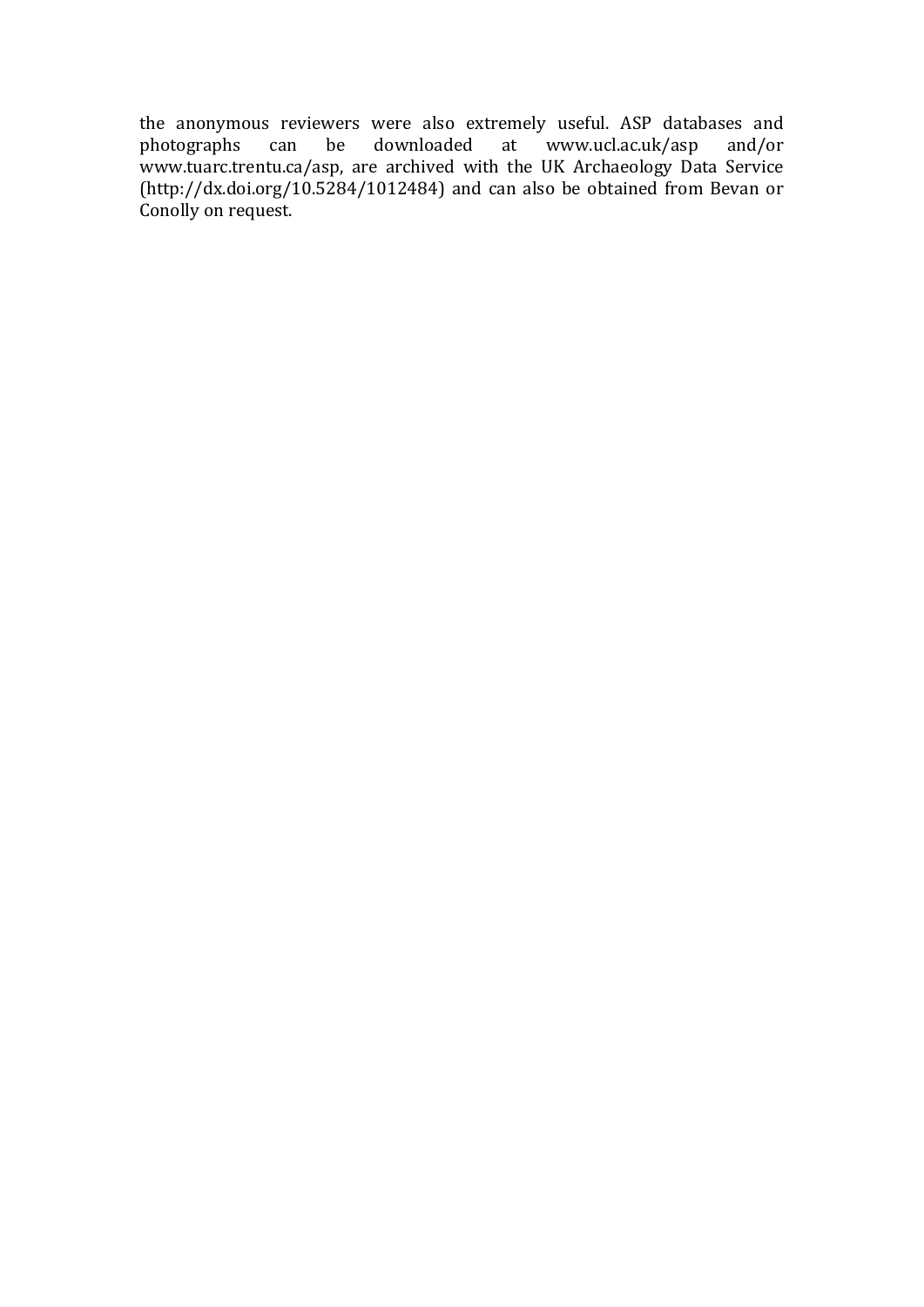## **References**

Alcock, S. E. and Cherry, J. F. (eds.) 2004, *Side-by-Side Survey. Comparative Regional+Studies+in+the+Mediterranean+World*,'Oxbow,'Oxford.

Bailey, G. 2008, Time perspectivism: Origins and consequences, in *Time in Archaeology: Time+Perspectvism+Revisited*'(eds.'S.'Holdaway'and'L.'Wandsnider),' 13-30. The University of Utah Press, Salt Lake City.

Banning, E. B. 2002, *Archaeological Survey*, Kluwer, New York.

Bevan, A. and Conolly, J., 2009, Modelling spatial heterogeneity and nonstationarity in artifact-rich landscapes, *Journal of Archaeological Science* 36(4), 956–964.

Bevan, A. H., in press, Spatial methods for analysing large-scale artefact inventories,'*Antiquity* 86.

Bocquet-Appel, J.-P., Naji, S., Vander Linden, M., and Kozlowski, J. K., 2009, Detection of diffusion and contact zones of early farming in Europe from the space-time distribution of <sup>14</sup>C dates, *Journal of Archaeological Science* 36, 807– 820.

Buck, C. E., Cavanagh, W., and Litton, C. D. 1996, *Bayesian Approach to Interpreting Archaeological Data*, John Wiley, Chichester.

Collard, M., Edinborough, K., Shennan, S. and Thomas, M. G., 2010, Radiocarbon evidence indicates that migrants introduced farming to Britain, *Journal of Archaeological+Science*'37,'866–870.

Crema, E. R., in press, Modelling temporal uncertainty in archaeological analysis. *Journal+of+Archaeological+Method+and+Theory*.

Crema, E. R., A. Bevan, and M. W. Lake (2010). A probabilistic framework for assessing spatio-temporal point patterns in the archaeological record. *Journal of Archaeological+Science*'37(5),'1118–1130.

Cressie, N. and Wikle C., 2011, *Statistics for Spatio-Temporal Data*, Wiley, New York.

Diggle, P. J. 2006, Spatio-temporal Point Processes: Methods and Applications, in *Statistical+Methods+for+SpatioETemporal+Systems*'(eds.'B'Finkenstadt,'L.'Held,'and' V. Isham), 1–45, Chapman and Hall/CRC. London.

Fentress, E., Fontana, S., Hitchner, R. B., and Perkins, P. 2004, Accounting for ARS: Fineware and sites in Sicily and Africa, in Side-by-Side Survey. Comparative *Regional Studies in the Mediterranean World* (eds. S. E. Alcock and J. F. Cherry), 147-162, Oxbow, Oxford.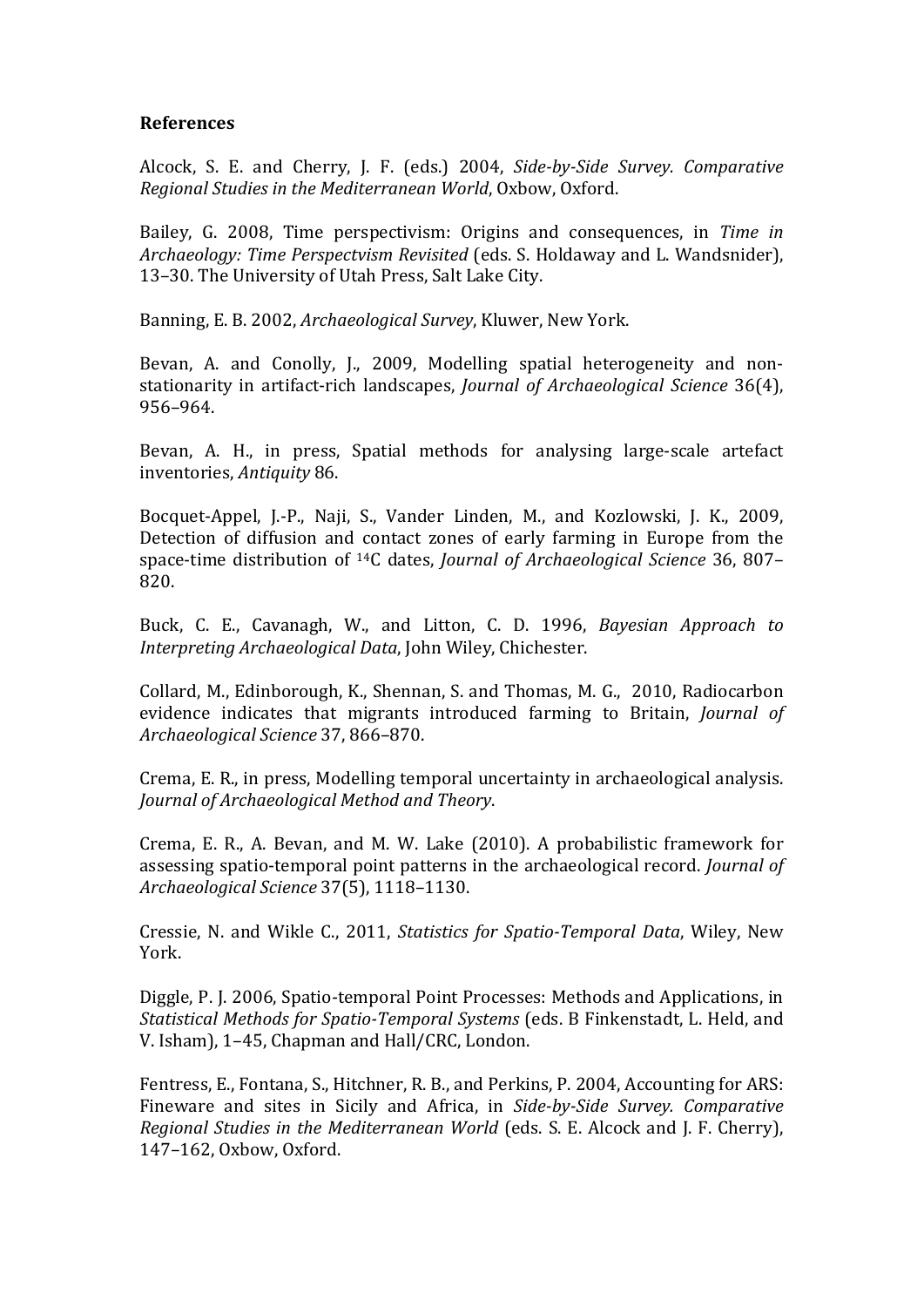Galton, A. 2004, Fields and objects in space, time and space-time. *Spatial Cognition+and+Computation+*4(1),'39–68.

Green, C., 2011, *Winding Dali's Clock The Construction of a Fuzzy Temporal-GIS for* Archaeology, Archaeopress, Oxford.

Gregory, T. 2004, Less is better: The quality of ceramic evidence from archaeological survey and practical proposals for low-impact survey in a mediterranean' context,' in' *Mediterranean+ Archaeological+ Landscapes:+ Current+ Issues* (eds. E. F. Athanassopoulos and L. Wandsnider): 15–36, University of Pennsylvania Museum, Philadelphia.

Grove, M. 2011, A spatio-temporal kernel method for mapping changes in prehistoric land-use patterns, *Archaeometry* 53(5), 1012–1030.

Hazelton, M. L. and Davies, T. M. 2009, Inference based on kernel estimates of the relative risk function in geographical epidemiology, *Biometrical Journal* 51(1), 98–109.

Johnson, I. 2004, Mapping artefact distributions through time using aoristic analysis, in Proceedings Computer Applications in Archaeology Conference, Vienna, April 2003 (ed. W. Borner), Tempus Reparatum, Oxford

Kelsall, J. E. and Diggle, P. J. 1995, Non-parametric estimation of spatial variation in relative risk, *Statistics in Medicine* 14, 2335–2343.

Lloyd, C. D., 2007, *Local Models for Spatial Analysis*, CRC/Taylor and Francis, Boca Raton.'

Lock, G. and Harris, D., 2002, Analysing change through time within a cultural landscape: conceptual and functional limitations of a GIS approach, in *The Development of Urbanism from a Global Perspective* (ed. P. Sinclair), 1–13, Uppsala'Universitet, Uppsala.

Lyman, R. L. and O'Brien, M. J., 2006, Measuring Time with Artifacts: A History of *Methods in American Archaeology*, University of Nebraska Press, Lincoln.

Moore, R. S. (2008). A decade later: The chronotype system revisited, in *Archaeology and History in Roman, Medieval and Post-Medieval Greece: Studies on Method and Meaning in Honor of Timothy E. Gregory* (eds. W. Caraher, L. J. Hall, and R.S. Moore), 137–151, Ashgate, Aldershot.

O'Hagan, A., Buck, C. E., Daneshkhah, A., Eiser, J. R., Garthwaite, P. H., Jenkinson, D. J., Oakley, J. E., and Rakow, T., 2006, *Uncertain Judgements: Eliciting Experts' Probabilities*, Wiley, Chichester.

Ortman, S. G., Varien, M. D. and Gripp, T. L., 2007, Empirical Bayesian methods for archaeological survey data: an application from the Mesa Verde region. *American Antiquity*'72(2),'241–272.